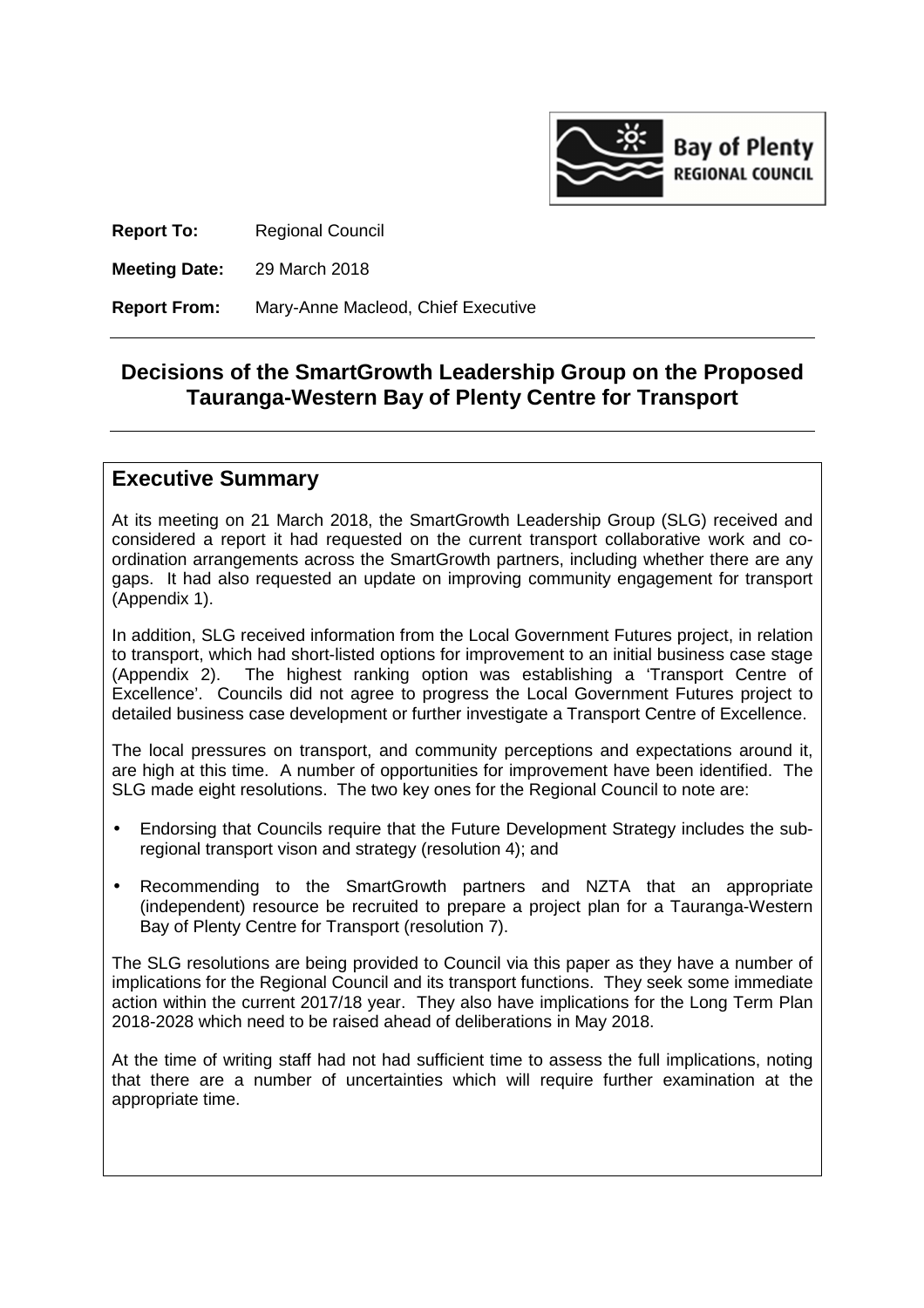## **Recommendations**

**That the Regional Council:** 

- **1 Receives the report, Decisions of the SmartGrowth Leadership Group on the Proposed Tauranga-Western Bay of Plenty Centre for Transport.**
- **2 Notes the resolutions of the SmartGrowth Leadership Group on 21 March 2018 and their implications for Bay of Plenty Regional Council's transport functions including that additional resourcing may be required.**
- **3 Supports the SmartGrowth Leadership Group's recommendation that the Future Development Strategy includes a sub-regional transport vision and strategy (in accordance with SLG resolution 4, 21 March 2018).**
- **4 Agrees that an appropriate (independent) resource be recruited to prepare a project plan for the establishment of a Tauranga-Western Bay of Plenty Centre for Transport (in accordance with SLG resolution 7, 21 March 2018).**

## **1 Background**

On 21 March 2018 the SmartGrowth Leadership Group (SLG) (joint committee of Bay of Plenty Regional Council, Tauranga City Council and Western Bay of Plenty District Council) received a report, 'Sub-regional transport collaboration – recommendations to address gaps', in response to a request they had made. SLG had requested a report on the current transport collaborative work and co-ordination arrangements across the SmartGrowth partners, including whether there are any gaps. It also requested an update on improving community engagement for transport. The report to SLG is attached to this paper as Appendix 1 (Paper B on the SLG agenda).

As part of the reporting to SLG, members were reminded about the Local Government Futures project, closed in August 2017. In relation to transport, the initial business case short-listed options for improvement and the highest ranking option was establishing a 'Transport Centre of Excellence'. It recommended that a detailed business case be completed for this, and other highly ranked, options. Councils did not agree to progress the Local Government Futures project to detailed business case development or further investigate a Transport Centre of Excellence. Notwithstanding, staff across the western Bay of Plenty have sought to continue to improve how we work together. Further information on the Local Government Futures Transport Centre of Excellence is attached to this paper as Appendix 2 (Paper C on the SLG agenda).

## **2 Summary**

Advice to the SLG on 21 March 2018 concluded that while there is a lot of collaborative activity in the transport space amongst the three councils, and other partners, there are opportunities for improvement.

Existing actions to improve collaboration are:

- Establishment of the Regional Investment Oversight Group to provide joint governance at a senior management level;
- Development of a multi-modal transport model for a consistent evidence base;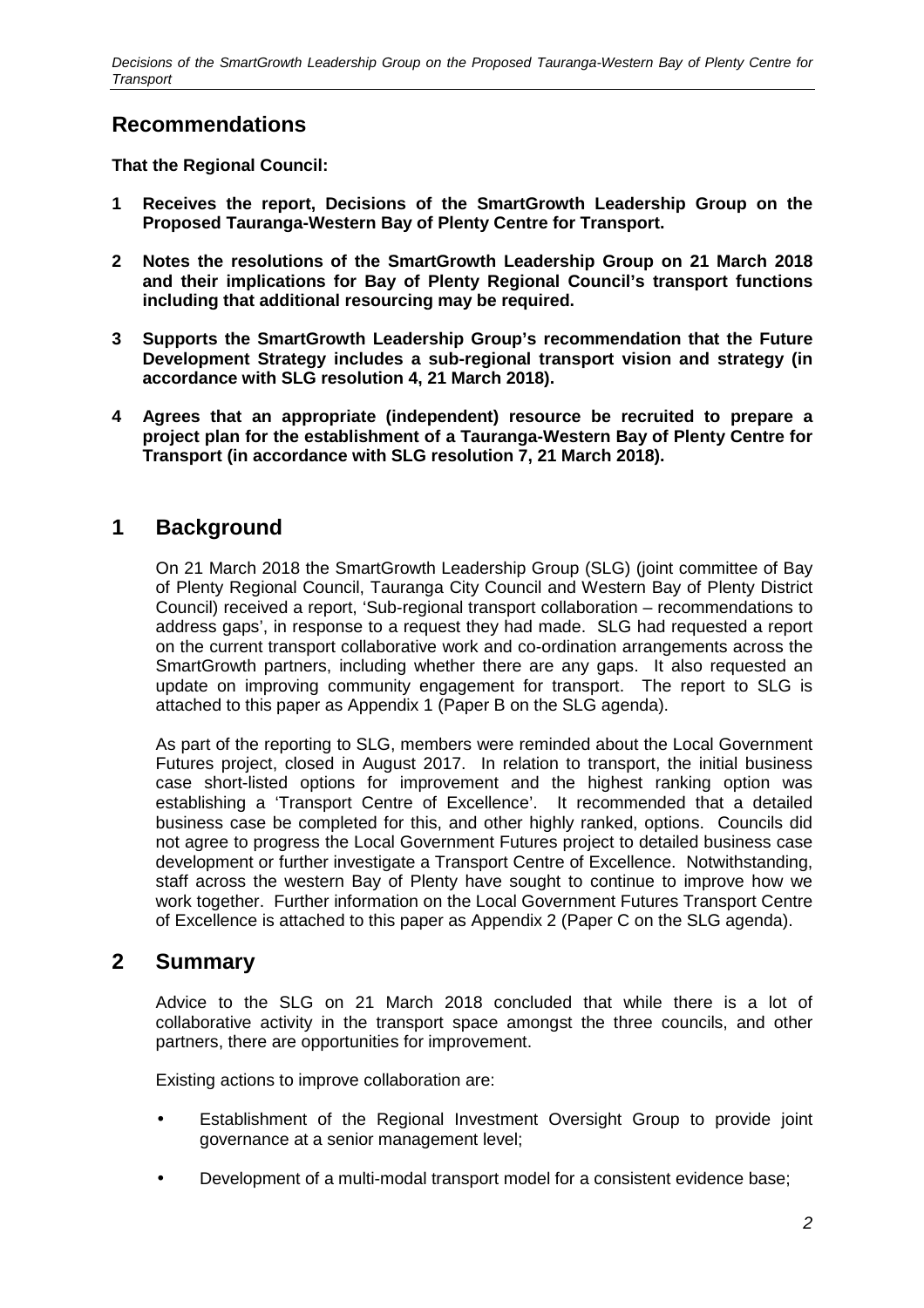• Ongoing collaboration with roading managers through the Regional Advisory Group and potential for further collaboration at an operational level.

Opportunities for improvement that have been identified are:

- A sub-regional vision and strategic transport planning layer;
- Opportunities that exist within the Tauranga transport operations centre for multimodal integration and performance enhancement;
- Streamlined governance and reporting structures; and
- On-going improvements with how we engage with communities.

As councillors are aware, the local pressures on transport, and community perceptions and expectations around it, are high at this time. The SLG meeting had a very substantive discussion on these matters as it considered the advice and recommendations provided by staff.

## **3 SLG Resolutions**

Seven recommendations were made to the SLG (refer page 20 of Appendix 1/Paper B). The resulting (eight) resolutions (unconfirmed until the next meeting of SLG) are:

- 1. **Receive** the report on collaborative transport activities from the Western Bay of Plenty Regional Investment Oversight Group.
- 2. **Note** the following main opportunities for improvement identified by the Regional Investment Oversight Group:
	- o The need for a clear sub-regional transport vision and layer of subregional strategic planning that clearly articulates outcomes, aspirations and key strategic actions aligned with SmartGrowth outcomes to mitigate the risk of multiple plans and programmes "not talking to each other".
	- o The opportunity for better collaboration to optimise sub- regional operational activities that grows the sub-region's capability to deliver more innovative transport improvements more effectively and with more active client ownership of transport intelligence and customer insight.
	- o Governance and reporting arrangements clarified and streamlined.
- 3. **Note** that councils will be making decisions on the Future Development Strategy scope and decision-making framework in March.
- 4. **Endorse** that Councils require that the Future Development Strategy includes this sub-regional transport vison and strategy.
- 5. That there be a standing report to the SLG on transport collaboration and communications.
- 6. **Note** recent engagement activities and that partner councils are on an improvement pathway for enhanced community engagement.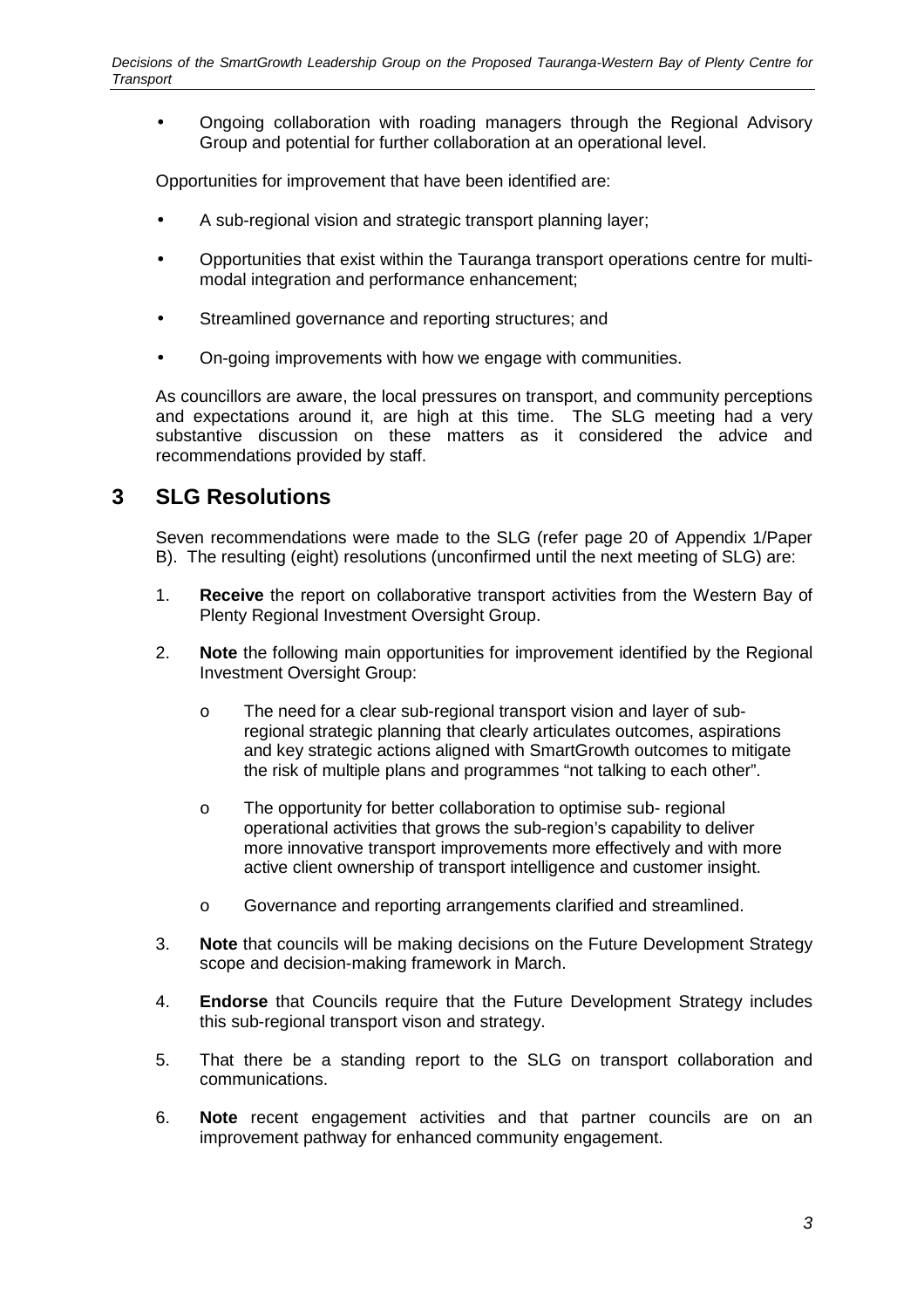- 7. That it be **recommended** to the partners and NZTA that an appropriate (independent) resource be recruited to prepare a project plan for Western Bay of Plenty centre for transport.
- 8. That a submission be made to the BoP Regional Land Transport Plan seeking that the Plan include the western Bay sub-regional story of integrated land-use and transportation approach and that roading infrastructure development in timely manner is a key part of implementing the agreed settlement pattern, and to include significance of economy (access to and from the port) and road safety.

## **4 Comment**

The resolutions from SLG are being provided to Council via this paper as they have a number of implications for the Regional Council and its transport functions. They seek some immediate action within the current 2017/18 year. They also have implications for the Long Term Plan 2018-2028 which need to be raised ahead of deliberations in May 2018.

While the full set of resolutions is provided in the previous section for completeness, the two key resolutions are 4 and 7. They require Council approval and support before staff can undertake this work.

Regional Council staff are already part of the development of the Future Development Strategy. Current pressures on our planning and transport teams are such that additional Regional Council resources may be required to complete this additional work in the expected timeframe.

At the SLG meeting on 21 March 2018, partner Council staff indicated that the cost to recruit an appropriate (independent) resource to prepare a project plan for a Tauranga-Western Bay of Plenty centre for transport would be in the order of \$300,000. If a regional transport centre was established following adoption of the project plan, Local Government Futures had estimated an establishment cost between \$400,000 and \$700,000 and an ongoing operational cost between \$500,000 and \$900,000 (refer Appendix 2/Paper C for cost estimates prepared for the project).

At the time of writing, staff have not had sufficient time to assess in detail whether such amounts can be accommodated in existing budgets or estimated budgets, but that is very unlikely. Any impact that is not currently provided for, from 2018/19, will be addressed in a deliberations paper on the Long Term Plan 2018-2028.

At this time it is not possible to quantify what impact implementation of a Centre of Transport is likely to have on the Regional Council and the Regional Transport Committee. However, the function and composition of the Regional Transport Committee is set by legislation so it is unlikely to be impacted.

The exact extent of the roles and decision-making powers would need to be explored further between the potential partners, however, the body could take over some of the transport planning and strategic decision-making functions for Councils at, at least, a sub-regional level. Funding decisions would still sit with each organisation. It may also affect staff if the decision was made to co-locate partner organisation staff.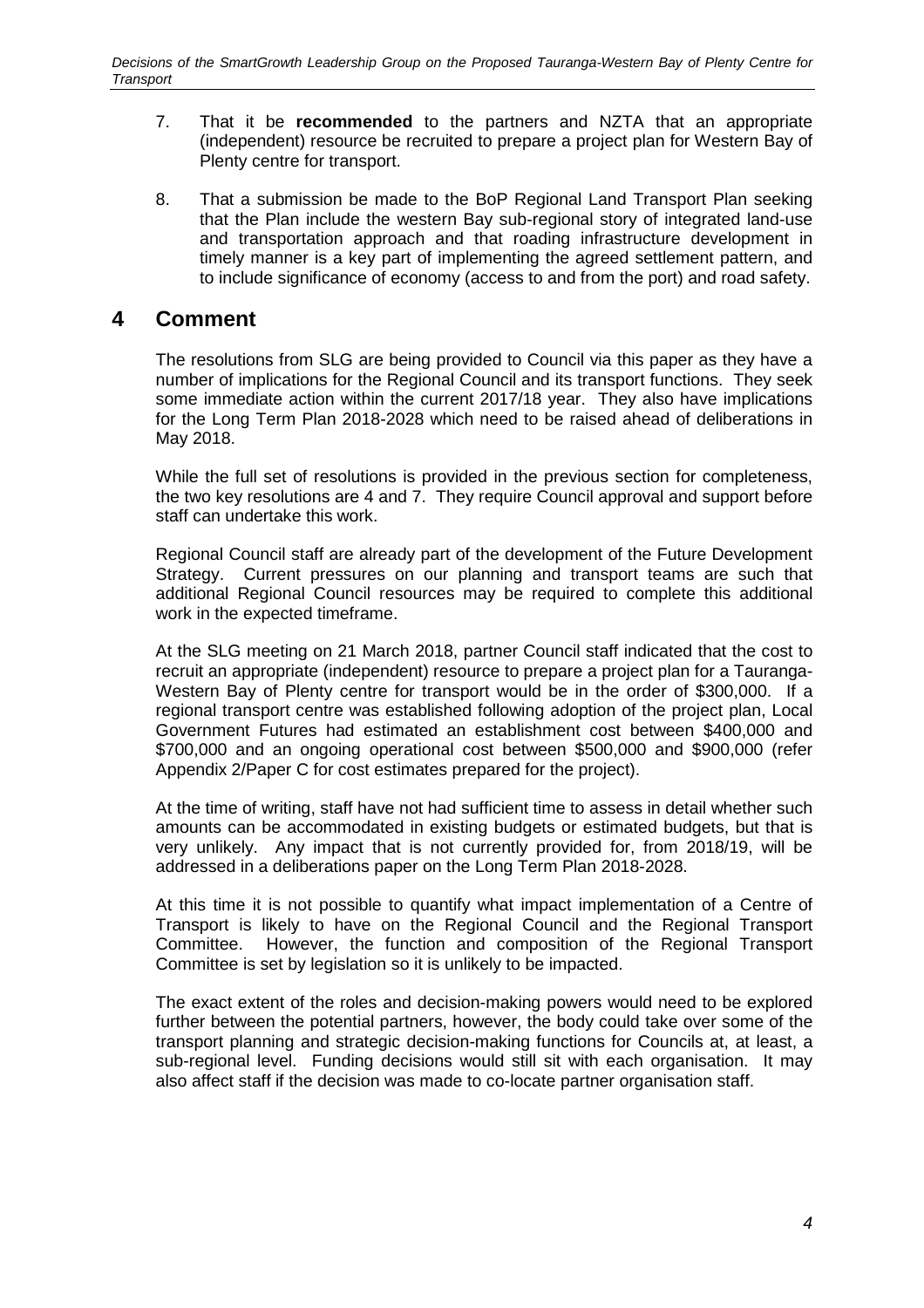## **5 Council's Accountability Framework**

### 5.1 **Community Outcomes**

This project/proposal directly contributes to the Regional Collaboration & Leadership Community Outcome in the Council's Long Term Plan 2015-2025.

### 5.2 **Long Term Plan Alignment**

This work is planned in part under the Regional Planning activity in the Long Term Plan 2015-2025.

### **Current Budget Implications**

Additional work that is now required in the current 2017/18 year may not be able to be fully accommodated, resulting in a small overspend.

### **Future Budget Implications**

Additional/unplanned work from 2018/19 onwards, will be addressed in the near future in a deliberations paper to the Long Term Plan 2018-2028.

Shelley Hey **Manager Chief Executive's Office** 

**for Chief Executive** 

**23 March 2018**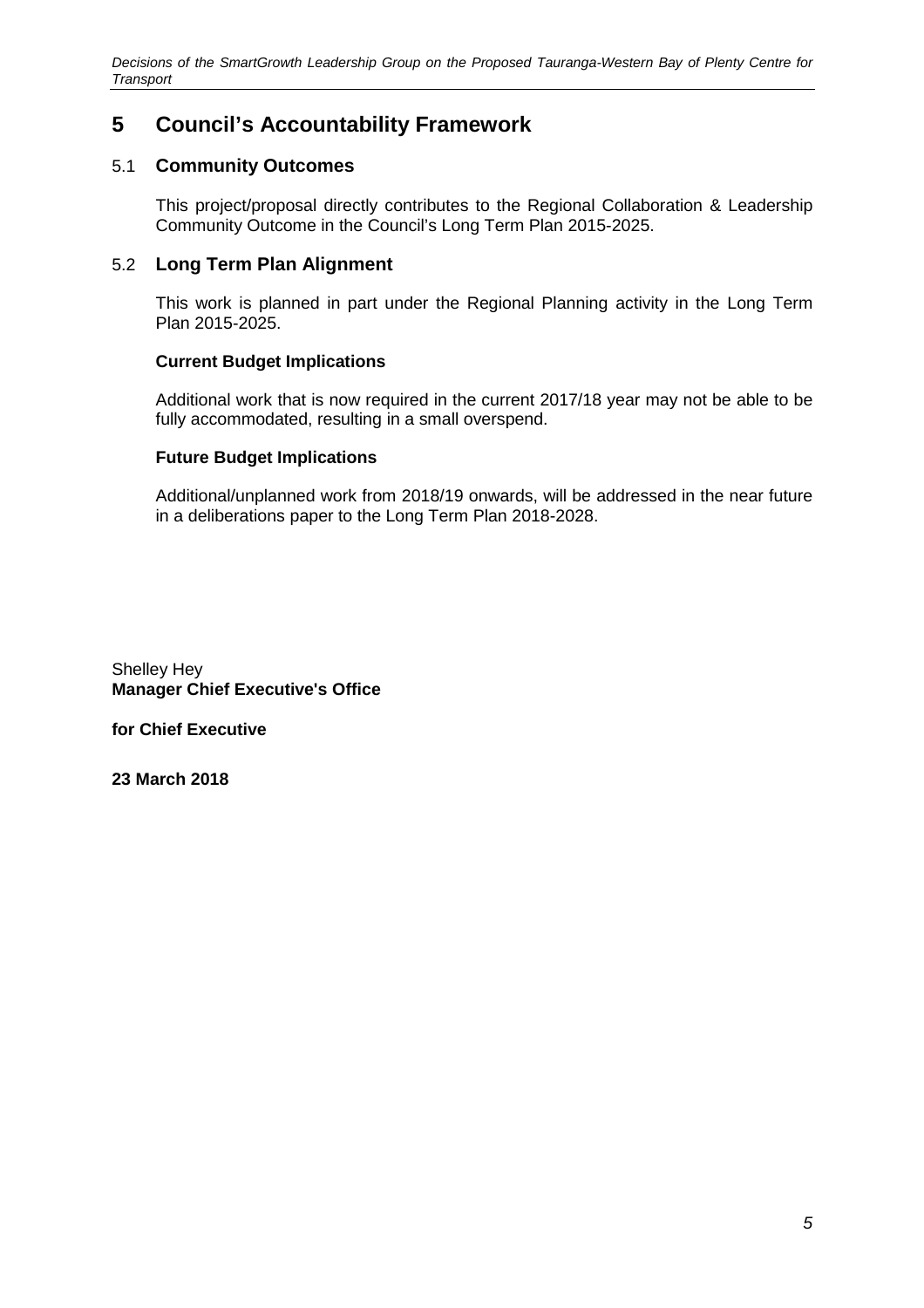## **APPENDIX 1**

**SLG Agenda 21 March 2018 Paper B: Sub-regional transport collaboration – recommendations to address existing gaps**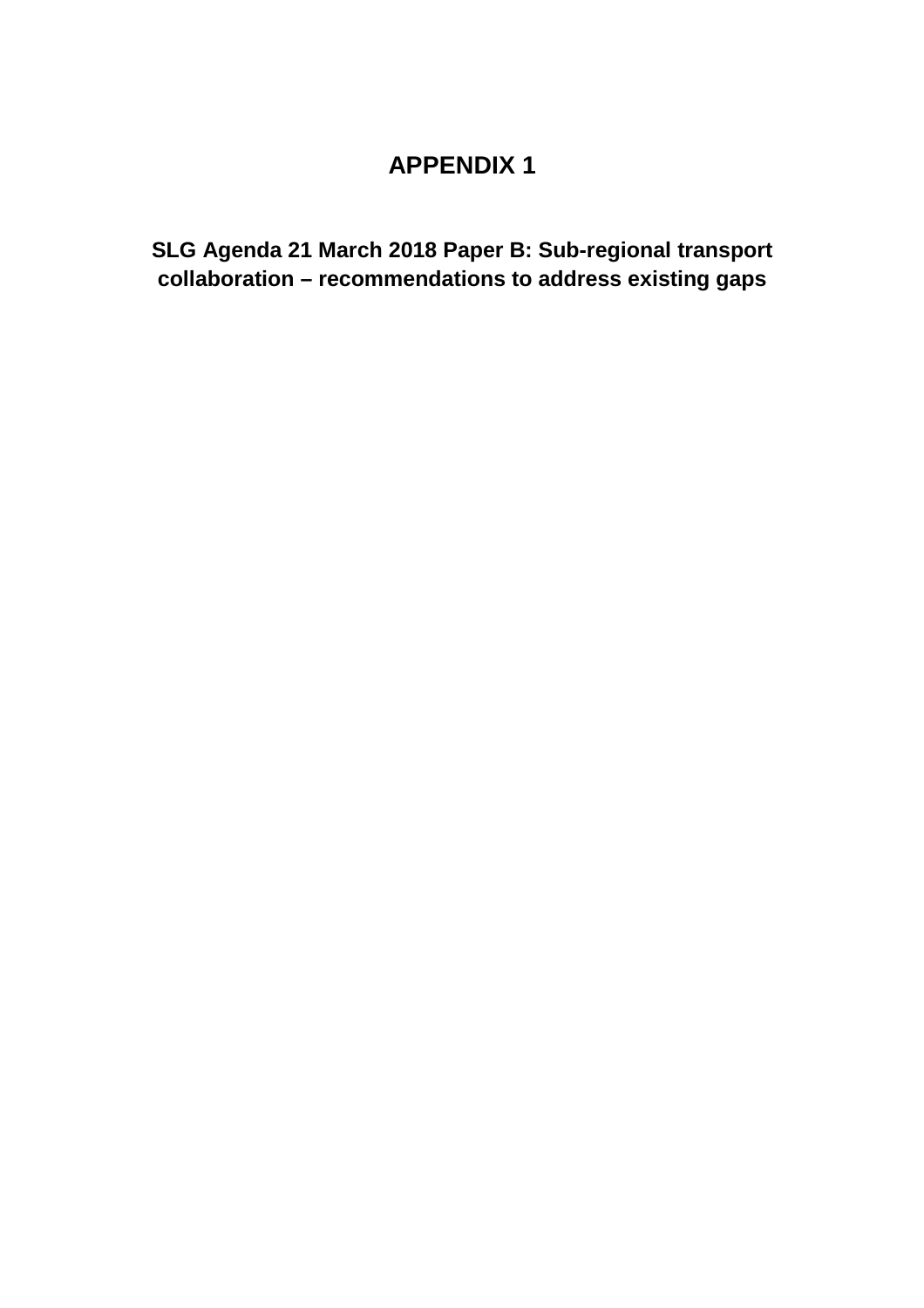

| <b>Committee Name</b> | <b>SmartGrowth Leadership Group (SLG)</b>                                                                              |
|-----------------------|------------------------------------------------------------------------------------------------------------------------|
| <b>Meeting Date</b>   | 21 March 2018                                                                                                          |
| Author (s)            | Regional Investment Oversight Group (Western Bay of Plenty<br>transport)                                               |
| <b>Purpose</b>        | To report on sub-regional transport collaboration actions and any<br>gaps in delivering integrated transport responses |

# **Sub-regional transport collaboration – recommendations to address existing gaps**

## **Purpose**

The SmartGrowth Leadership Group (SLG) has requested a report on the current transport collaborative work and co-ordination arrangements across the SmartGrowth partners including whether there are any gaps. It also requested an update on improving community engagement for transport (*SLG 18 October meeting resolution*).

## **Context**

### *Local pressures*

The Western Bay of Plenty is facing the following local pressures and the challenges that come with being one of the fastest growing regions in New Zealand:

- Population increasing and aging, urbanisation;
- Demand changes through land-use and growth;
- Climate change and increasing natural hazards;
- Affordability of transport infrastructure;

These pressures and challenges can impact on liveability, when unmanaged.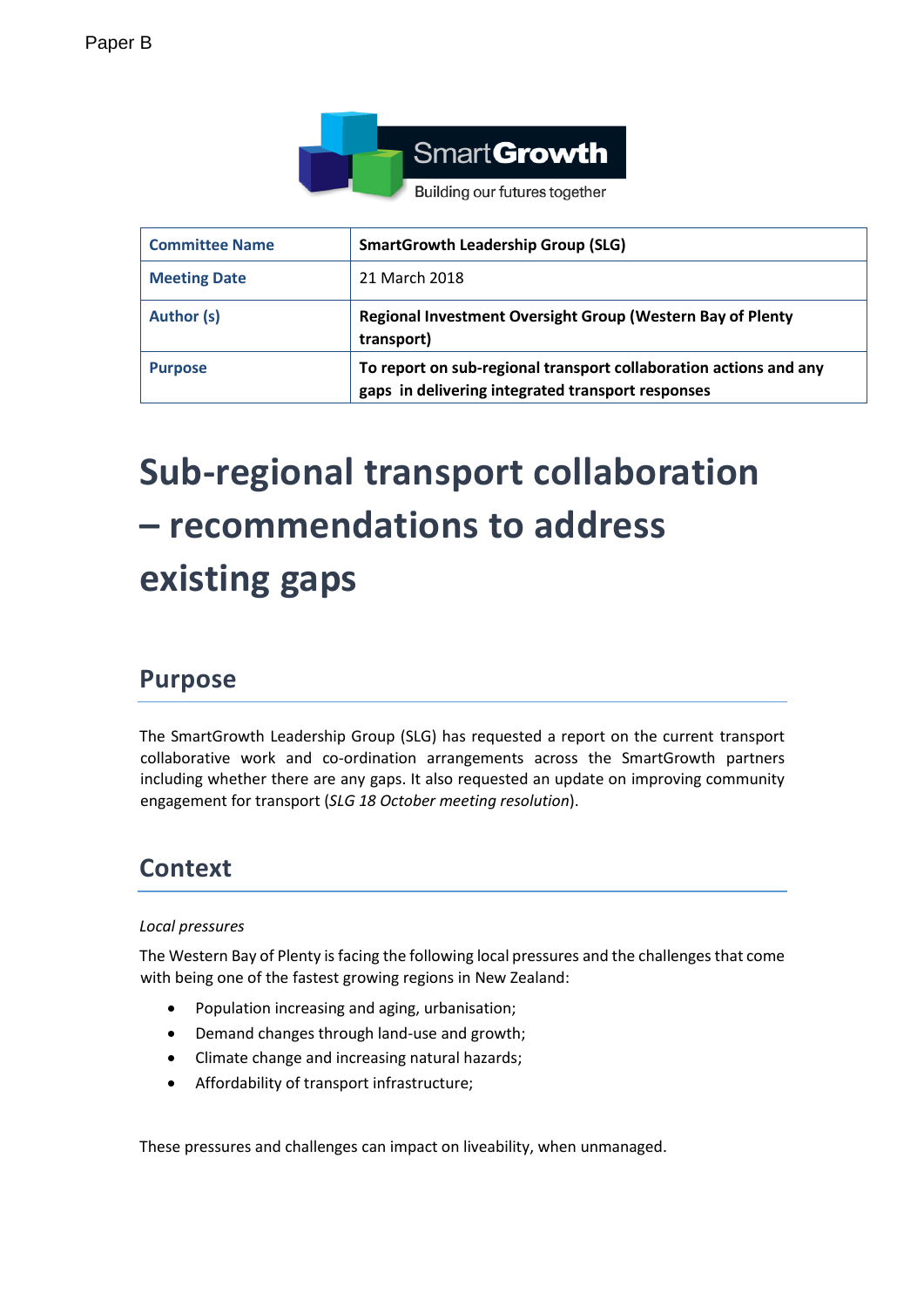### *Community perceptions*

The recently released Vital Signs report<sup>1</sup> indicates the biggest issues identified for our region include 'Planning for the Region's Growth' (50%), 'Cost of Living' (40%), and 'Transportation/Roading Networks' (39%). These issues are a significant shift from 2015, when 'Affordable Housing' and 'Lack of Job Creation' were highlighted as the biggest concerns.

### *Community expectations*

What customers are expecting of the transport system is changing. Customers and business want faster, easier, more personalised transport services. There is also an increasing call for sustainable and innovative transport choices that enhance people's lives beyond enabling movement of people and freight.

## **Issues identified**

### *Past transport strategies not fully implemented*

Over a number of decades, specific transport strategies have been developed to address the transport issues identified. However due to the pace of growth and the time it takes to deliver transport improvements, the number of strategies we have has increased, without clearly expressing the relative importance or distinct purpose of each, and have only been partially implemented. For example, a focus on specific corridor strategies has worked well for the Eastern Corridor but has not been fully implemented across all corridors.

### *Transport system is changing*

 $\overline{a}$ 

What we know as transport is changing. Transport is increasingly viewed as a system to meet customer and community needs. Transport is much less about roads and infrastructure now and more about customers seamlessly connecting to a wide choice of interconnected transport services. This system is changing as technology changes, and customers want good transport options (multi-model transport options). For example, customers can use their phone to find ride shares, the best way to travel, the time for the next bus, get what you need delivered to you at home, and pay for these services. It's quick, simple and convenient. However, our current transport services are not.

Transport remains an important enabler to build better communities. Therefore, the importance of integrated land use and transport planning also remains. The ability to achieve the desired community outcomes will be strongly influenced by the quality of the integration between land use and transport planning.

Given the often long lead times to deliver transport system improvements, responding to these changes and opportunities can take a while to be realised if we are not collectively geared up to become more agile in our approach to providing our customers with the transport choices they desire.

 $1$  Vital Signs is a research tool used to understand the community's perceptions of the place where they live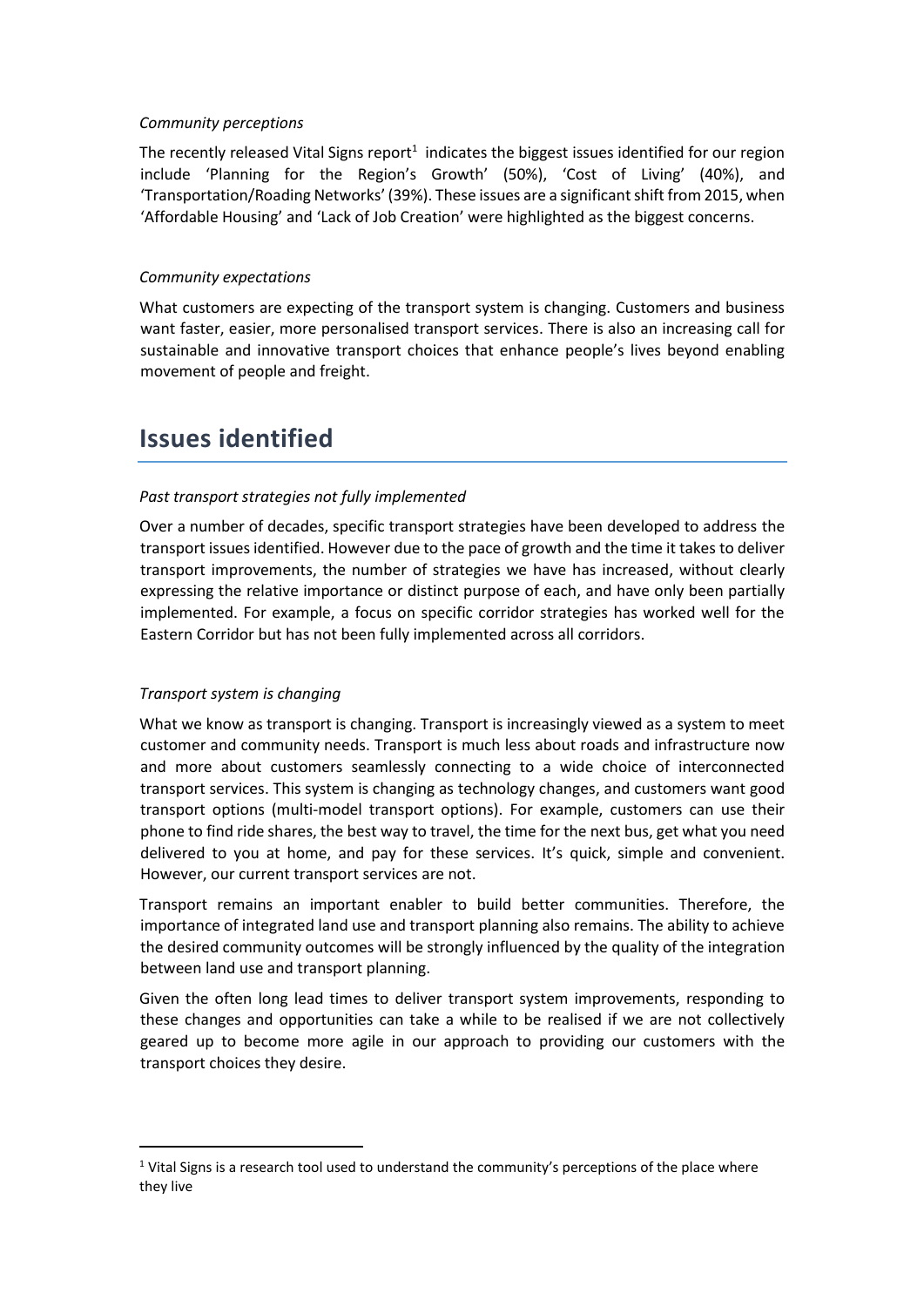### *Government direction*

Previous governments have invested significantly in the Western Bay which is the only region in New Zealand where a road of national significance, the Tauranga Eastern Link, was built in response to future growth.

Government requires robust and evidenced based business cases to support investment from the National Land Transport Fund. Locally, as a group we have experienced challenges in aligning the various business cases from a sequencing and investment objective perspective. This has made it difficult to demonstrate a coordinated over-arching delivery strategy.

The new government has signalled an aspiration to build better communities, liveable cities and thriving regions with clear social, economic and environmental outcomes. From a transport perspective, the Minister of Transport has outlined the priorities of the Government. These include:

- Giving public transport greater priority in cities and expanding the public transport system to support new housing and inter-regional commuting
- Increasing the use of rail to enable efficient passenger and freight use
- Supporting regional development
- Increasing support for active modes walking and cycling
- Mode neutrality in freight transport planning

### *Working better together*

Local government councils who are part of the Bay of Plenty triennial forum also recently completed a Local Government Futures 2016/17 project. It concluded, in relation to transport that:

*The wider Bay of Plenty councils and NZTA are collaborating well in defined areas such as growth planning, land use and transport integration and freight logistics. There is not a sole driver that is suggesting change, but a growing accumulation of elements stemming from the pressure to improve the effectiveness of transportation investments. The existing management and operation of the transportation networks has served the Bay of Plenty (BoP) well in the past, but change is inevitable if the region is to continue to compete and prosper in the face of longer term strategic challenges.*

The initial business case short-listed options to improve these investments and the highest ranked option was establishing a **Transport Centre of Excellence**. It recommended that a detailed business case is completed for the short-listed options. Further information on this Transport Centre of Excellence is attached as Paper C.

Councils did not agree to progress the Local Government Futures Project 2016/17 to detailed business case development or further investigate a Transport Centre of Excellence option.

However, staff across the Western Bay of Plenty have sought to continue to improve how we work together.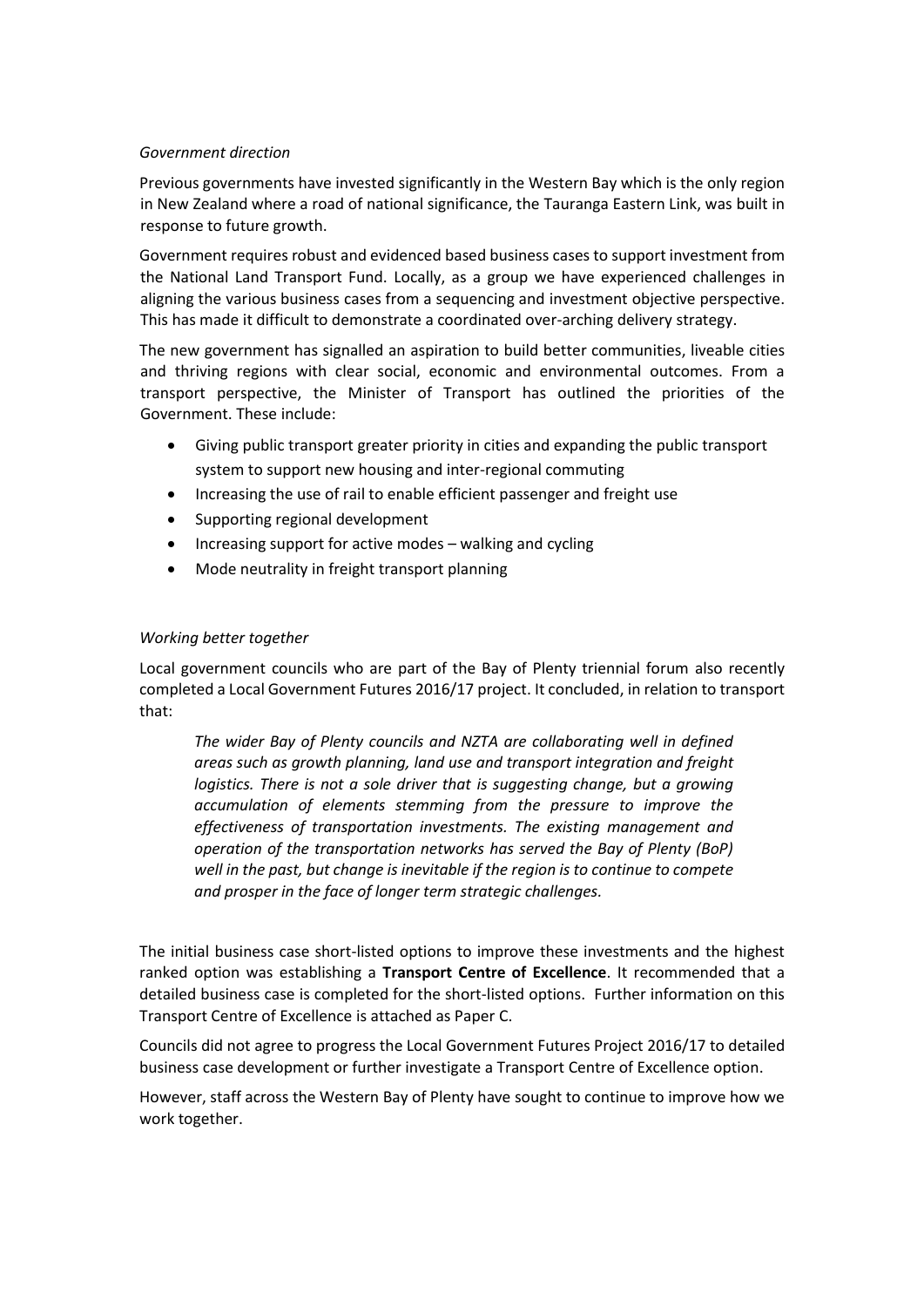## **Current actions, activities and governance**

There is a lot going on governance level and on the ground with specific actions and activities to ensure meaningful collaboration.

### *Governance*

The Bay of Plenty Regional Council's (BOPRC) Regional Transport Committee (RTC) operates in a collaborative manner with members from the partner councils, the NZ Transport Agency as well as Port of Tauranga, freight logistics action group and NZ police service representatives. The Regional Transport Committee is the decision-making body for the region to prioritise land transport investment and the new draft Regional Land Transport Plan will now provide this information in a western Bay sub-regional context.

In addition, there is the Tauranga City Council Transport Committee (which includes representation from the NZTA and WBOP) and the BOPRC Public Transport Committee that have oversight for specific transport functions. A joint committee of the Western Bay District Council and Tauranga City Council also provides leadership over specific transport functions.

The SmartGrowth Strategic Leadership Group is where partners come together to develop and monitor the overall vision and strategy for the western Bay. Smart transport has been identified as a priority area by SLG.

Given how much is going on and the need for improved collaboration and integration, senior staff have recently re-formed an oversight group . This group performs the collaboration functions that previously occurred through the Smart Transport Technical Group which ceased around 2010.

### *Current actions and activities*

The collaborative actions map (Attachment 1) has been developed to illustrate all the transport activity across the western Bay of Plenty that has been delivered collaboratively.

Further, the table included as Attachment 2 sets out the opportunities for collaboration from organisational cultural, strategic, implementation, operational and delivery perspectives. Whilst the focus is transport, the table identifies the critical link to land use and community outcomes necessary to deliver quality urban development for our communities.

The table identifies the value of working closely together, where collaboration currently occurs and any opportunities for enhanced collaboration. Both attachments help to show our integrated and collaborative transport story. This is a good example of collaboration in action.

Other examples of collaboration between partners include:

1. All Councils and NZTA are contributing to the development of a multi-modal transport model to provide standardised data for future Western Bay transport planning and delivery. The partners are also considering opportunities for improved model management that enables more active client ownership at the sub-regional level of transport model intelligence. The Regional Investment Oversight Group (RIOG) considers that there is an opportunity to extend more active client ownership of transport into other realms such as use of customer insights and transport futures thinking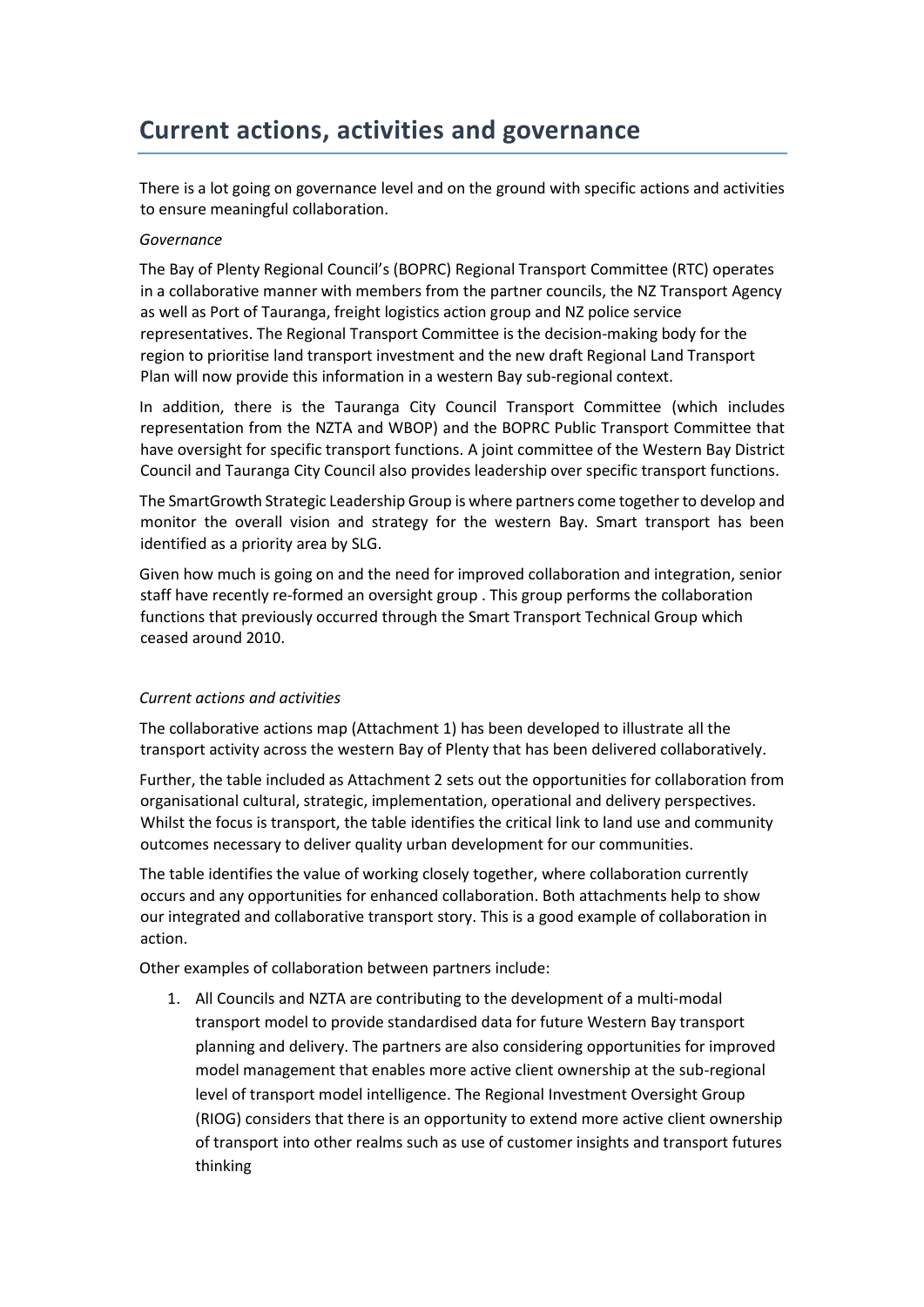- 2. The Western Bay Regional Investment Oversight Group has also been re-established since late 2017. This group meets monthly and its focus is on integration, ensuring good relationships with all transport partners, and well-informed policy making across the agencies involved in transport planning and delivery. It has already been successful in aligning partner expectations on engaging with the public to develop the Tauranga City PBC, integrated planning for growth in Tauriko and dealing with other governance issues that project teams need support with. Its work could continue strategic oversight of both planning in the broadest sense (land use, regional policy statement, city plans, public transport blueprint etc.) and project implementation (Tauriko, Te Tumu, all Western Bay business cases). Successful completion and delivery of the Tauranga Cycle Action Plan is currently being considered, for example.
- 3. The Bay of Plenty (BoP) Regional Advisory Group to the BoP RTC is a mature and effective group that recommends priorities and ranked transport investment projects and are the key group developing the Regional Land Transport Plan. Given that a new RLTP is being progressed, this group has been providing recommendations and advice to the RTC. The RIOG considers that a sub-regional Western Bay RAG could also deliver some improvements in sub-regional collaboration, perhaps at a more operational level than RIOG, which focusses on navigating governance risks and issues with major investments. Activities in this area could include:
	- leveraging the work of the Tauranga Traffic Operations Centre to provide enhanced collaboration across the transport system including public transport and the police
	- More active client ownership and application of transport intelligence (e.g. the transport model and customer insights)
	- Ownership and application of transport futures
- 4. The Western Bay Blueprint for public transport has resulted in all Western Bay councils (and NZTA) considering and approving additional investment in public transport. NZTA, TCC and BOPRC councils are now considering funding for the Tauranga City Programme Business case, and TCC are developing an urban cycle action plan. These Councils are also referencing the role and partnership that occurs in their respective LTP consultation documents. There is a risk of these various overlapping programmes and plans "not talking to each other" well in the absence of a sub-regional layer of transport objectives and strategic responses (see point 1)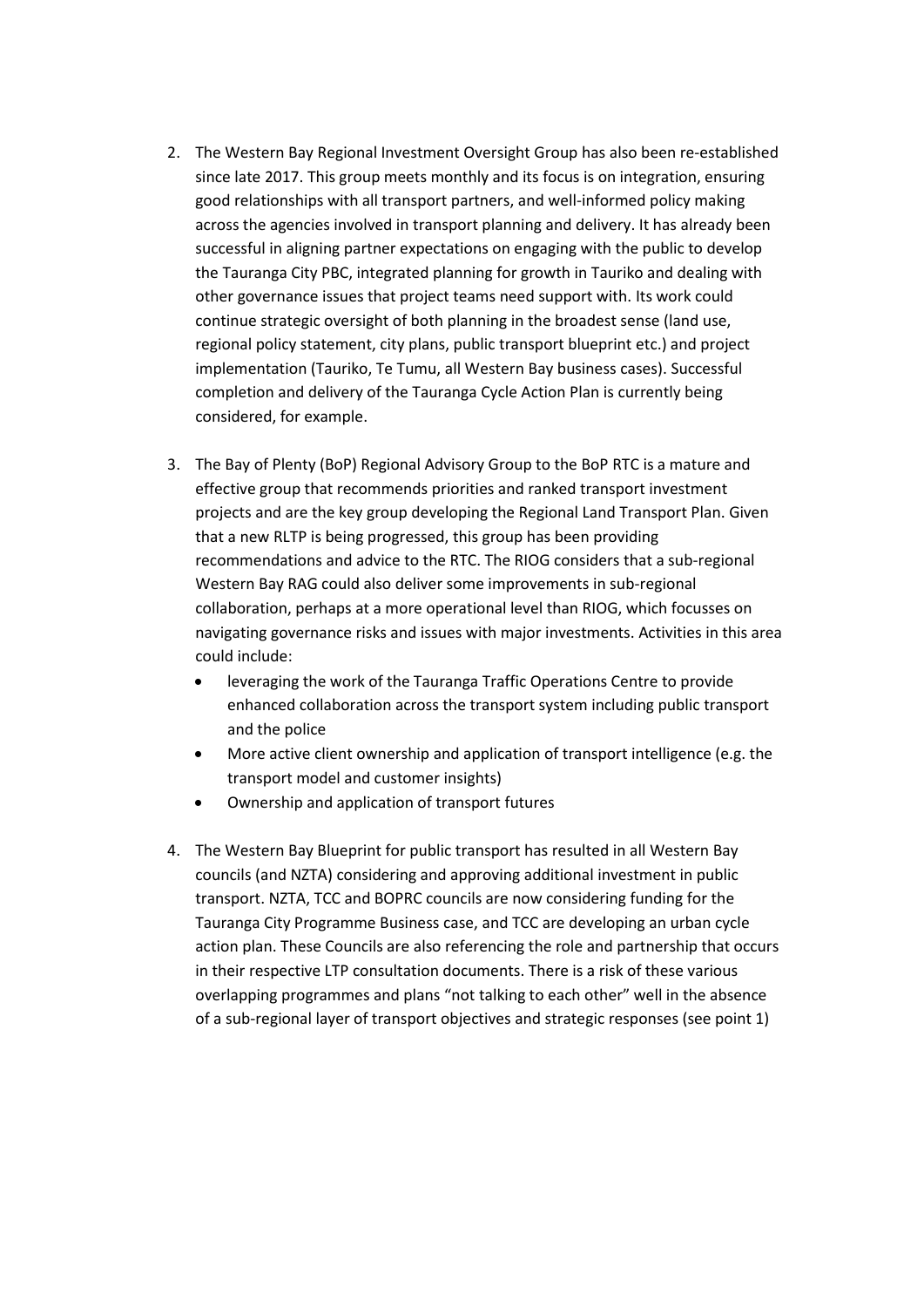## **Opportunities for Improvement**

While there is a lot of collaborative activity, the Regional Investment Oversight Group concludes that there are three main opportunities for improvement in how we work together:

- o A clear **sub-regional transport vision and layer of sub-regional strategic planning** that clearly articulates outcomes, aspirations and key strategic actions aligned with SmartGrowth outcomes. This needs to go beyond the high-level corridor approach outlined in the current SmartGrowth Strategy – and be multi-modal and mitigate the risk of multiple programmes and plans "not talking to each other". This could be delivered as part of the Future Development Strategy (FDS) and/or SmartGrowth Strategy refresh.
- $\circ$  Explore opportunities for enhanced collaboration and optimization of sub-regional operational activities e.g. leveraging the work of the Tauranga Traffic Operations Centre to further enhance system performance across public transport and the state highway network.
- o **Governance and reporting arrangements clarified and streamlined**. At present, it is difficult to tell a clear, simple and integrated sub-regional story to stakeholders, the community, interest groups and to governance groups. It is also unclear where overall governance oversight should sit at a sub-regional level. There are currently multiple groups involved in the development and governance of transport investments across its lifecycle from strategy and planning through to procurement and delivery.

## **Community and customer experience**

The partner councils are on an improvement pathway for community engagement. Specific examples of this include:

- The SmartGrowth Forums have praised the engagement process for the Tauranga Cycle Action Plan. It initiated an online survey and interactive map to gather views.
- Thousands of residents (2,300) participated in the Tauranga Transport Programme survey and the majority supported a multi-modal approach.
- A new public transport stakeholder group is meeting regularly with regional council senior staff. More than 2500 people returned surveys for the Public Transport Blueprint consultation process.
- The NZ Transport Agency has been using innovative techniques including animation to engage with local communities on construction projects.
- Western Bay of Plenty District Council has created a People's Panel to engage on a regular basis with an established online community (currently 116 members). The council will have three rounds of community engagement on its Long-term Plan, including stakeholder conversations and community meetings. In a recent series of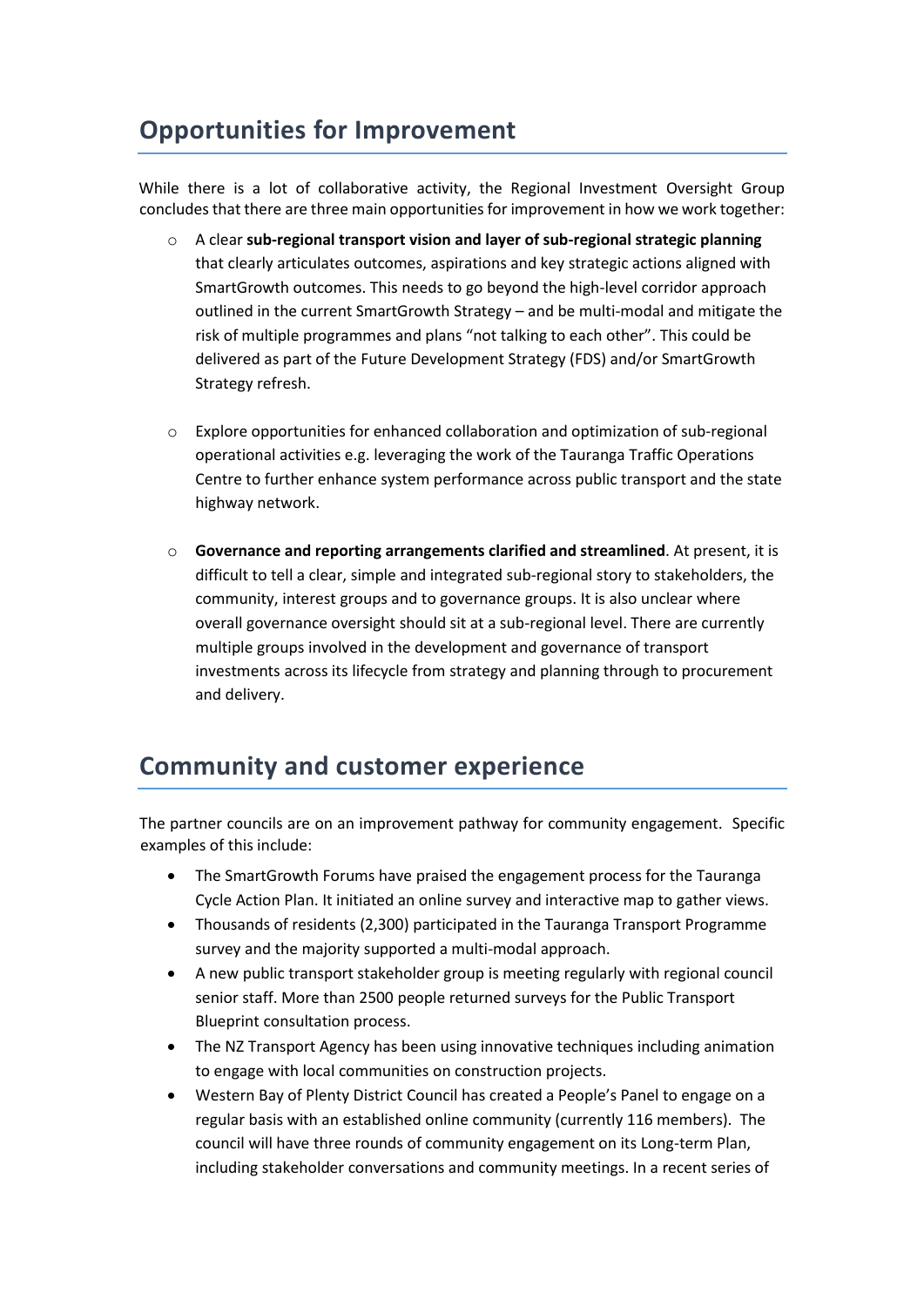14 community events for its Long-term Plan, 850 people attended. The council is using face-to-face channels combined with online engagement. It is also actively seeking out community voices that it doesn't hear from in its usual activities.

The role and purpose of the SmartGrowth community forums will be key to further improving the community and customer experience in transport system planning.

## **Recommendations**

- **1 Receive** the report on collaborative transport activities from the Western Bay of Plenty Regional Investment Oversight Group
- **2 Note** the following main opportunities for improvement identified by the Regional Investment Oversight Group:
	- o The need for a clear sub-regional transport vision and layer of sub-regional strategic planning that clearly articulates outcomes, aspirations and key strategic actions aligned with SmartGrowth outcomes to mitigate the risk of multiple plans and programmes "not talking to each other".
	- o The opportunity for better collaboration to optimise sub-regional operational activities that grows the sub-region's capability to deliver more innovative transport improvements more effectively and with more active client ownership of transport intelligence and customer insight.
	- o Governance and reporting arrangements clarified and streamlined
- **3 Note** that councils will be making decisions on the Future Develop Strategy scope and decision-making framework in March.
- **4 Endorse** that Councils require that the Future Development Strategy includes this sub-regional transport vision.
- **5 Recommend** six monthly reports on transport collaboration are provided to the Strategic Leadership Group.
- **6 Note** recent engagement activities and that partner councils are on an improvement pathway for enhanced community engagement.
- **7 Confirm** your interest in exploring a Western Bay Transport Centre of Excellence and request CEOs report back on this item at the next SLG meeting.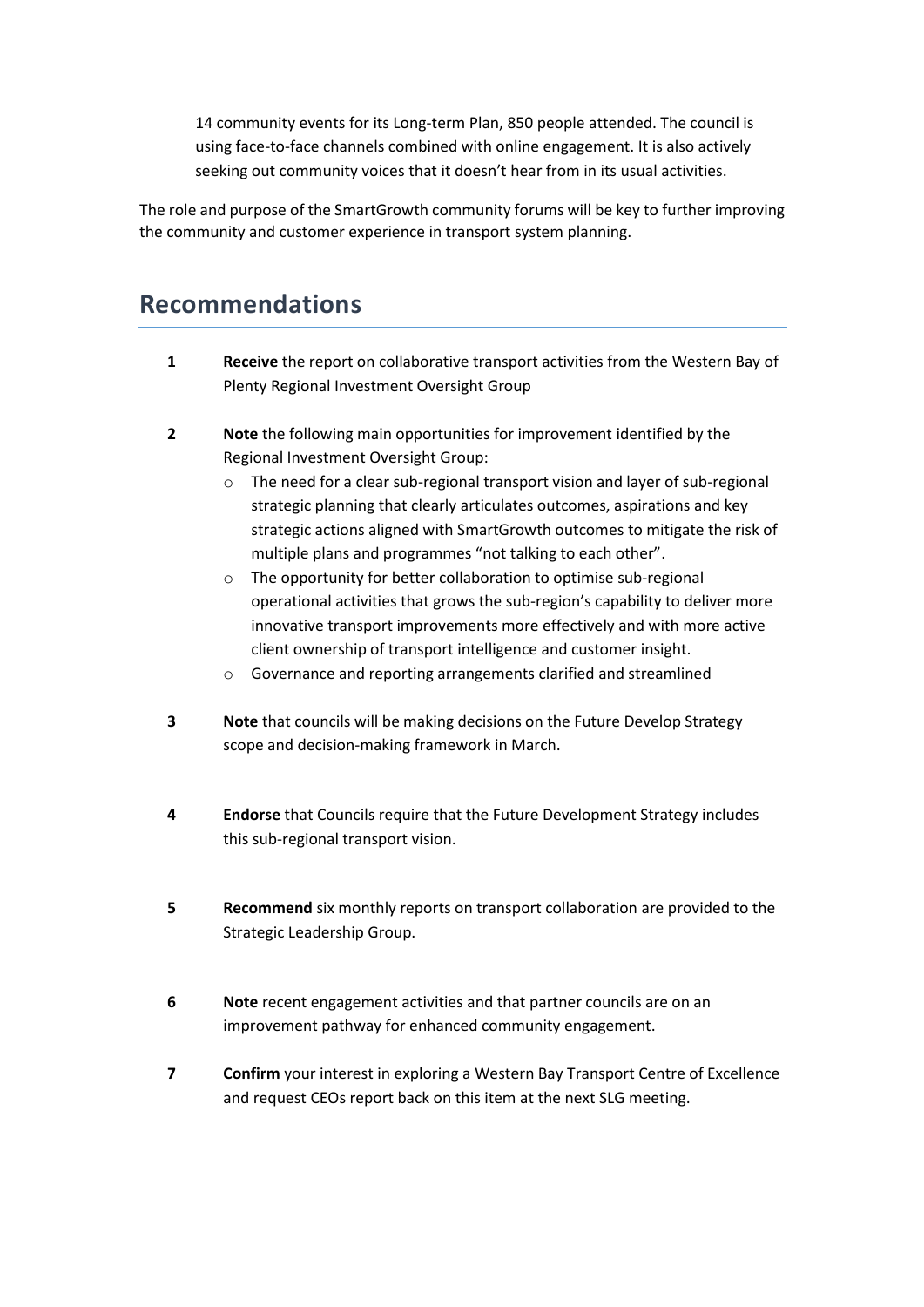### Collaborating to deliver community and customer outcomes

Improved integration and collaboration between land use and transport decision making

| <b>Opportunities</b>                                                                                                                                                                                                   |
|------------------------------------------------------------------------------------------------------------------------------------------------------------------------------------------------------------------------|
|                                                                                                                                                                                                                        |
| • Review MOU to ensure that it is fit for purpose now and in the future. In<br>reviewing the MOU, there are opportunities to include/refresh:<br>• the collaborative culture and behaviours to support the achievement |

- tGrowth outcomes
- nent of iwi
- lignment to partners planning, implementation, and activities
- Growth documentation to include:
- evidence base applicable to all partners. Evidence to identify pressures, state, and response issues at regional and subels
- im, and short term outcomes, objectives, and targets to esses to be identified. Medium and short term targets bears and linked to LTP and local government cycles based measures/targets linked to community outcomes er levels of service
- ment Pattern policy to ensure the long term view is fit for
- lement the Tauranga Transport Plan with the Future strategy
- er range of long, medium, short term measures in the g to help assess progression of achieving SmartGrowth
- ed community and customer insights that partners can use
- itor and report on progress achieved to improve derstanding
- align case development to be cognisant of SmartGrowth ectives, and measures
- nning based developed through SmartGrowth
- evidence based developed supporting SmartGrowth and nd customer insights
- se and knowledge to develop high quality business cases

| <b>System components</b>                                                   | Value of working together<br>closely                                                                                                                                                                                                                                                                                                                                                                                                                               | <b>SmartGrowth Council role</b>                                                                                                                                                                                                                                                                                | <b>Transport Agency role</b>                                                                                                                                                                                                       | <b>Areas of collaboration</b>                                                                                                                                                                                                                                 | <b>Opportunities</b>                                                                                                                                                                                                                                                                                     |
|----------------------------------------------------------------------------|--------------------------------------------------------------------------------------------------------------------------------------------------------------------------------------------------------------------------------------------------------------------------------------------------------------------------------------------------------------------------------------------------------------------------------------------------------------------|----------------------------------------------------------------------------------------------------------------------------------------------------------------------------------------------------------------------------------------------------------------------------------------------------------------|------------------------------------------------------------------------------------------------------------------------------------------------------------------------------------------------------------------------------------|---------------------------------------------------------------------------------------------------------------------------------------------------------------------------------------------------------------------------------------------------------------|----------------------------------------------------------------------------------------------------------------------------------------------------------------------------------------------------------------------------------------------------------------------------------------------------------|
| The way we work                                                            |                                                                                                                                                                                                                                                                                                                                                                                                                                                                    |                                                                                                                                                                                                                                                                                                                |                                                                                                                                                                                                                                    |                                                                                                                                                                                                                                                               |                                                                                                                                                                                                                                                                                                          |
| Culture and behaviours                                                     | • Ability to create shared<br>outcomes which can then be<br>developed into joint<br>implementation plans across<br>organisations<br>• Clear expectations of how we<br>work together to achieve<br>SmartGrowth objectives                                                                                                                                                                                                                                           | • SmartGrowth Strategy: 'Pillars'<br>- Partnership, Collaborative<br>Leadership, Integration,<br>Evidence Based, Live, Learn,<br>Work and play.<br>· Individual Councils sign up to<br>work together as per<br>SmartGrowth                                                                                     | Organisational 'DNA' (i.e. how we<br>think and act collectively so that<br>we ensure we deliver on our<br>strategy):<br>• Collaborate to achieve as one<br>• Customer focus to deliver value<br>• Curious to cultivate innovation. | • Memorandum of<br>understanding:<br>• Chief Executive<br>· DHB, MOE, SG Councils, NZTA<br>• Good personal relationships<br>• Strong informal relationships                                                                                                   | • Review MOU to<br>reviewing the M<br>• the collaborat<br>of the SmartC<br>• the involveme<br>• Improved alig<br>operational a                                                                                                                                                                           |
| <b>Planning the system</b>                                                 |                                                                                                                                                                                                                                                                                                                                                                                                                                                                    |                                                                                                                                                                                                                                                                                                                |                                                                                                                                                                                                                                    |                                                                                                                                                                                                                                                               |                                                                                                                                                                                                                                                                                                          |
| Developing the big<br>picture<br>Monitoring and<br>reporting our successes | • Shared/Aligned strategic intent<br>• Mitigate future misalignment<br>and transaction costs<br>· Vision, Objectives Evidence &<br>Outcomes understood in place<br>based manner.<br>• Shared direction established<br>against which to assess<br>community planning activities<br>(including infrastructure<br>investment).<br>• Shared understanding of the<br>strategic drivers of change /<br>pressures.<br>• Shared understanding of<br>community and customer | • Lead strategic direction<br>• Develop a Vision, with<br>explanation/evidence base,<br>outcomes seeking to achieve<br>and specific targets, for the<br>wider area and relevant place<br>based scales.<br>• Provide an evidence base<br>understanding of priorities for<br>community experience and<br>outcome | Support strategic direction with<br>forward planning of transport<br>system.<br>• Provide transport system<br>customer experience and<br>outcome priority insight.                                                                 | • SmartGrowth Settlement<br>Pattern<br>• NPS - UDC resulting in Future<br>Development Strategy<br>• Tauranga Transport Plan<br>• SmartGrowth development<br>trends reporting                                                                                  | • Refresh SmartG<br>• a combined e<br>identify press<br>regional level<br>· long, medium<br>enable succes<br>based on 1-3<br>• SMART place<br>and customer<br>• Update Settlem<br>purpose<br>• Align and imple<br>Development st<br>· Include broader<br>trend reporting<br>outcomes<br>• Develop shared |
|                                                                            | needs.<br>• Joint evidence base of how<br>targets are tracking.                                                                                                                                                                                                                                                                                                                                                                                                    |                                                                                                                                                                                                                                                                                                                |                                                                                                                                                                                                                                    |                                                                                                                                                                                                                                                               | as applicable<br>• Regularly monit<br>community unc                                                                                                                                                                                                                                                      |
| <b>Designing the system</b>                                                |                                                                                                                                                                                                                                                                                                                                                                                                                                                                    |                                                                                                                                                                                                                                                                                                                |                                                                                                                                                                                                                                    |                                                                                                                                                                                                                                                               |                                                                                                                                                                                                                                                                                                          |
| Developing co-<br>ordinated business<br>cases                              | • Transport planning focussed to<br>delivering SmartGrowth vision,<br>objectives and outcomes<br>• Able to develop broader<br>programme (policy;<br>infrastructure; operational) to<br>enable community and<br>customer experiences.                                                                                                                                                                                                                               | · Provide system-based,<br>community-centred outcomes.                                                                                                                                                                                                                                                         | • Whole of transport system<br>perspective<br>• Provide advice and assurance<br>on business cases developed                                                                                                                        | Transport planning:<br>• Tauranga Transport Program<br>• WBOP Public Transport<br>Blueprint<br>· Tauriko Network business case<br>• SH2 Waihi to Tauranga<br>business case<br>Land use planning:<br>• Tauriko West Structure Plan<br>• Te Tumu Structure Plan | • Align business<br>outcomes, obje<br>• Utilise the plan<br>· Utilise shared e<br>community and<br>• Share expertise                                                                                                                                                                                     |

### Attachment 1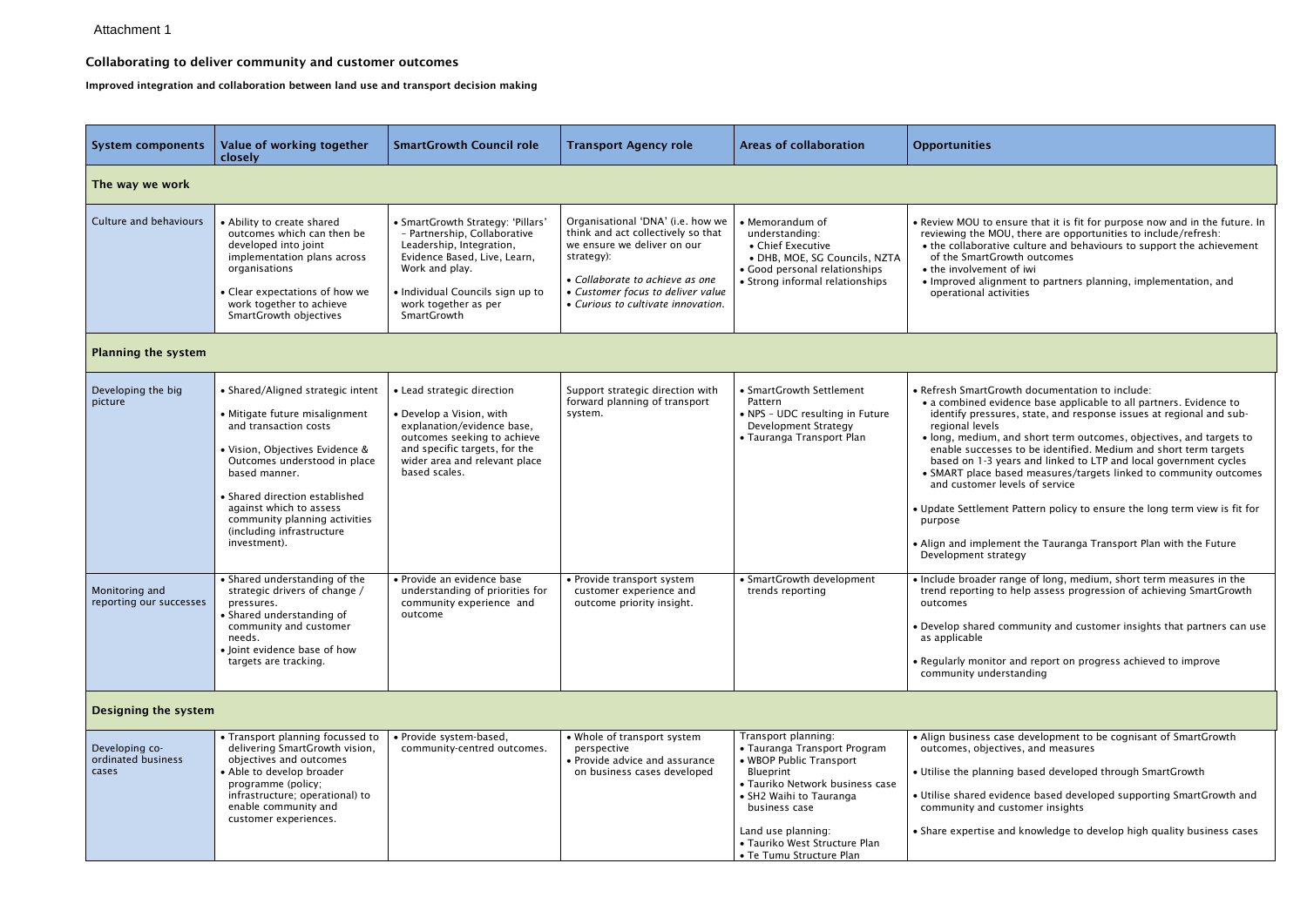Improved co-ordination of implementation activities identified in business cases, and management of risk

and function of existing decision making committees

f short term community and customer priorities and the desired activities to support this view

| Value of working together<br><b>System components</b><br>closely            |                                                                                          | <b>SmartGrowth Council role</b>                               | <b>Transport Agency role</b>                                | <b>Areas of collaboration</b>                                        | <b>Opportunities</b>                 |  |
|-----------------------------------------------------------------------------|------------------------------------------------------------------------------------------|---------------------------------------------------------------|-------------------------------------------------------------|----------------------------------------------------------------------|--------------------------------------|--|
|                                                                             |                                                                                          |                                                               |                                                             | • Tauranga Urban Strategy<br>· Omokoroa Structure Plan<br>• Katikati | • Linking busines<br>co-ordinated an |  |
|                                                                             |                                                                                          |                                                               |                                                             | • Housing infrastructure fund<br>business case development           | · Improved co-or<br>business cases,  |  |
|                                                                             |                                                                                          |                                                               |                                                             | Other Govt/Organisations:<br>· MOU Councils; DHB; MoE; NZTA          |                                      |  |
| Co-ordinating transport                                                     | More co-ordinated decision                                                               | Commitment to implementation                                  | Commitment to implementation                                | <b>LTP</b>                                                           | · Review purpose                     |  |
| decision making                                                             | making                                                                                   | (RLTP)                                                        | Give effect to GPS                                          | RLTP (RAG & RTC)<br><b>NLTP</b>                                      | and streamline                       |  |
|                                                                             |                                                                                          |                                                               |                                                             | <b>Business Case development</b>                                     | · Develop view of                    |  |
|                                                                             |                                                                                          |                                                               | Providing investment advice and<br>assurance                | Statutory processes                                                  | desired activitie                    |  |
| <b>Operating the system</b>                                                 |                                                                                          |                                                               |                                                             |                                                                      |                                      |  |
| Operate the system (i.e.                                                    | • Better community and                                                                   | · Internal organisational                                     | Internal organisational alignment                           | • Tauranga Operations Centre                                         | · Develop networ                     |  |
| day to day operations)                                                      | customer experience<br>• Achievement of strategic goals                                  | alignment to support TOC<br>success                           | to support TOC success                                      | (TOC)                                                                | experiences wh                       |  |
|                                                                             |                                                                                          |                                                               |                                                             |                                                                      | · Develop networ<br>the operation o  |  |
| Delivering and maintaining the system                                       |                                                                                          |                                                               |                                                             |                                                                      |                                      |  |
| Co-ordinated the<br>delivery of core                                        | • To optimise the delivery of<br>outcomes across organisations.                          | Lead in the planning & delivery<br>of infrastructure (social, | Plan and invest in transport<br>system to support community | Delivery/implementation of<br>agreed projects                        | • Map out infrast<br>delivery sequen |  |
| Infrastructure                                                              |                                                                                          | transport, waters) to achieve<br>community Vision.            | outcomes & transport customer<br>experience.                |                                                                      | money                                |  |
| Co-ordinated network                                                        | An agreed transport customer                                                             | Asset/activity management                                     | Asset/activity management                                   | <b>Network Outcomes Contract</b>                                     | • Further embed                      |  |
| management planning                                                         | experience that supports the<br>community outcomes.                                      | planning                                                      | planning                                                    |                                                                      | • Further improve<br>meet agreed cu  |  |
| Co-ordinated network<br>management delivery<br>eg maintenance<br>activities | An agreed implementation plan<br>to support optimisation of<br>outcomes across partners. | Asset/activity management<br>implementation                   | Asset/activity management<br>implementation                 | <b>Network Outcomes Contract</b>                                     | • Share maintena                     |  |

ss case development and structure planning to be more nd collaborative

 Develop network operating plan to improve community and customer experiences when using the whole transport system

> rk improvement plan to prioritise activities to improve of the transport system

 Map out infrastructure delivery programmes across partners to optimise delivery sequencing, minimise disruptions, and improve value for

customer outcomes into maintenance contracts

e co-ordination of PT infrastructure and services to better ustomer expectations

ance activity schedules across SmartGrowth partners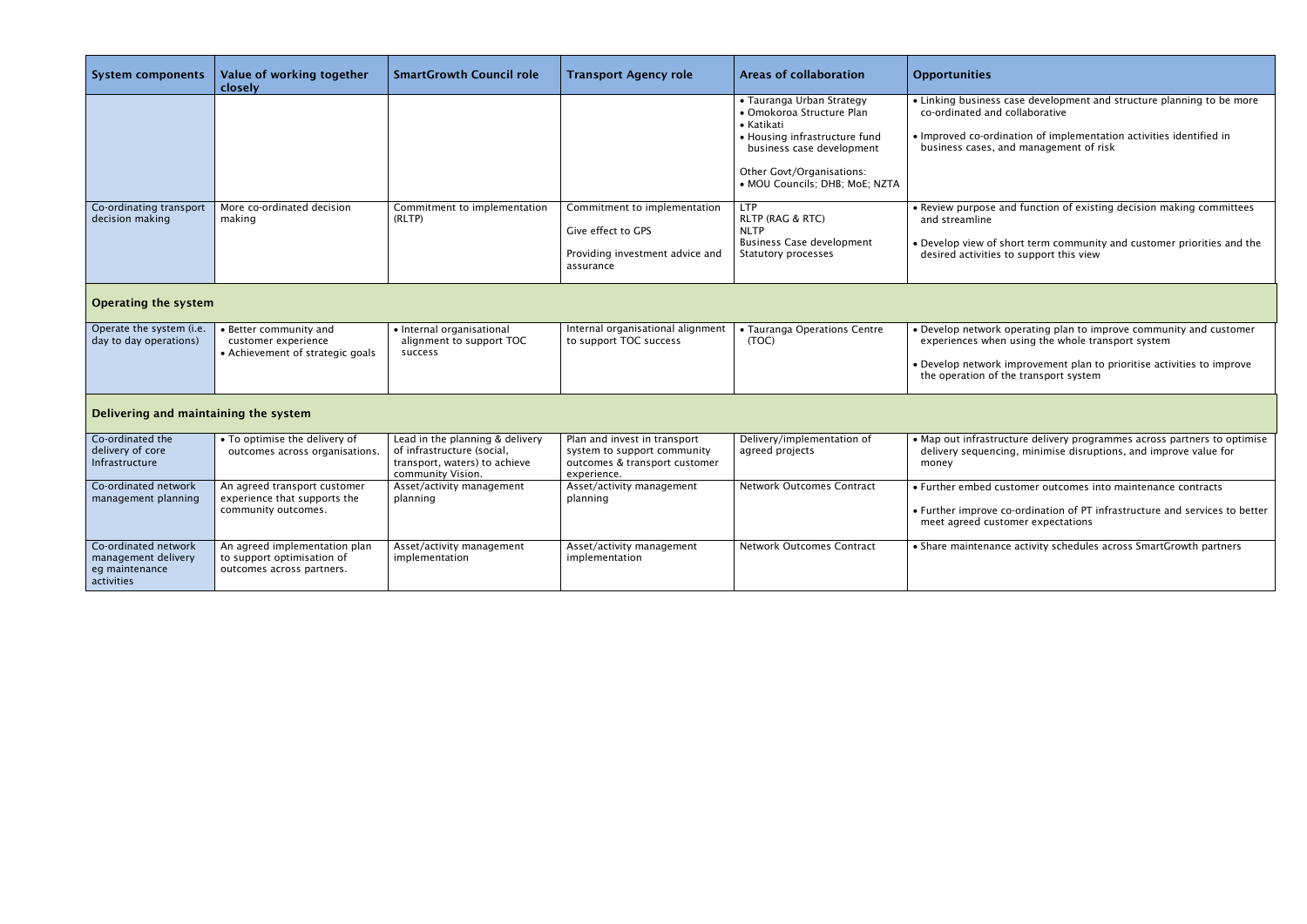## **TRANSPORT SYSTEM, DESIGN AND DELIVERY:** Collaboration in Action Across the Western Bay of Plenty

### WHAT'S BEING PLANNED

#### **REGIONAL LAND TRANSPORT PLAN**

30-year Bay of Plenty regional transport plan (draft being prepared for consultation in late 2017).

All of the strategies and plans that are being planned and delivered, along with other transport related strategies/initiatives, will inform the development of the Regional Land Transport Plan. More information

#### **REGIONAL PUBLIC TRANSPORT PLAN + NEW WESTERN BAY BUS NETWORK PLAN**

And new public transport ticketing system (from mid 2018). More information

#### **TAURANGA TRANSPORT PLAN**

Long term transport plan (includes travel demand management and support for compact city and urban strategy). More information

#### **TAURANGA CYCLE PLAN** More information

**TAURANGA PARKING STRATEGY**

#### **WESTERN BAY DISTRICT TRANSPORT STRATEGY**

And the Western Bay District Cycle Strategy including Omokoroa to City cycleway.

#### **PIARERE TO TAURIKO (SH29)**

– business case under way for investment

#### **WAIHI TO TAURANGA CORRIDOR (SH2)**

- business case under way for investment
- Katikati bypass
- Waihi to Omokoroa
- Omokoroa to Te Puna four-laning

#### **MAINTAINING THE CURRENT NETWORK**

The NZ Transport Agency and councils also plan and deliver the maintenance of the current transport network. This is a significant cost – more than half the transport investment in our sub-region goes just on maintaining and operating our current transport system.

### WHAT'S BEING DELIVERED

#### **TAURANGA TRANSPORT IMPROVEMENTS**

Set of corridor and safety improvements, road upgrades, cycling and pedestrian links. Minor improvements programme e.g. High Occupancy Vehicles, bus priority.

#### **PUBLIC TRANSPORT SERVICE**

- across western Bay of Plenty More information
- **OMOKOROA SH2 IMPROVEMENTS**
- **NEW COMMUNITIES FROM 2021**
- **Te Tumu future transport** More information
- **Tauriko for tomorrow** More information
- **Omokoroa Stage 3**

### CONSTRUCTION UNDERWAY OR ABOUT TO START

**BAYFAIR TO BAYPARK LINK**

**MAUNGATAPU UNDERPASS**

#### **TAURANGA NORTHERN LINK**



### WHO DOES WHAT AND OPPORTUNITIES FOR IMPROVEMENT

#### **Integrating transport and future community planning.**

#### **NZ TRANSPORT AGENCY:**

- ANZTRANSPORT
- Works in partnership, primarily with councils, to maintain and deliver a nationally integrated land transport system (funding/planning/delivery)
- Responsible for allocating investment of the National Land Transport Fund
- Responsible for State Highways

#### **TAURANGA CITY COUNCIL**

- City-wide transport planning and delivery
- Infrastructure for city roads, public transport, walking, cycling
- Owns Tauranga Airport. Operated under Airports Authority Act, governed by Airport Advisory Group. Tauranga Airport Master Plan

#### **WESTERN BAY OF PLENTY DISTRICT COUNCIL**



• Infrastructure for district roads, public transport, walking, cycling

#### **BAY OF PLENTY REGIONAL COUNCIL**

- Region-wide public transport service, planning and delivery (Regional Public Transport Plan)
- Region-wide transport planning including prioritising significant projects seeking NZ Transport Agency investment (Regional Land Transport Plan)

#### **Opportunities for improvement**

completed inter-regional studies including freight story and ports

#### **KIWIRAIL**

- Responsible for maintaining rail corridors KiwiRail*-<mark>2</mark>* 
	- Rail freight service provider

#### **BAY OF PLENTY DISTRICT HEALTH BOARD/ TOI TE ORA**

• Assessing health and wellbeing impacts of transport and promoting transport as a key community health determinant

#### **MINISTRY OF EDUCATION**

#### **BAY OF CONNECTIONS**

• Economic development focus with Freight Logistics Action Group – Freight Logistics Strategy More information









 $\bullet$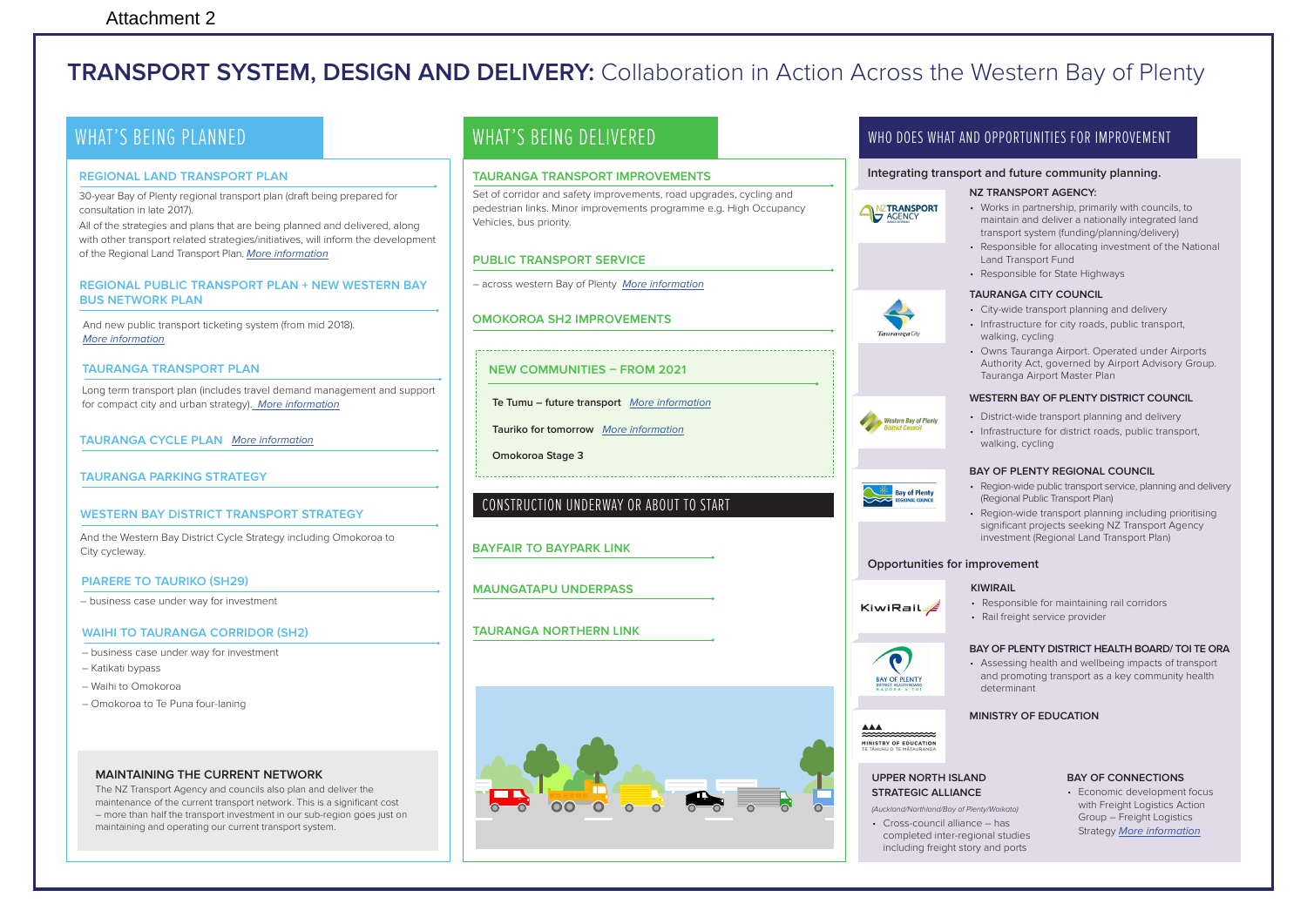## **APPENDIX 2**

**SLG Agenda 21 March 2018 Paper C: Information on the Transport Centre of Excellence proposal**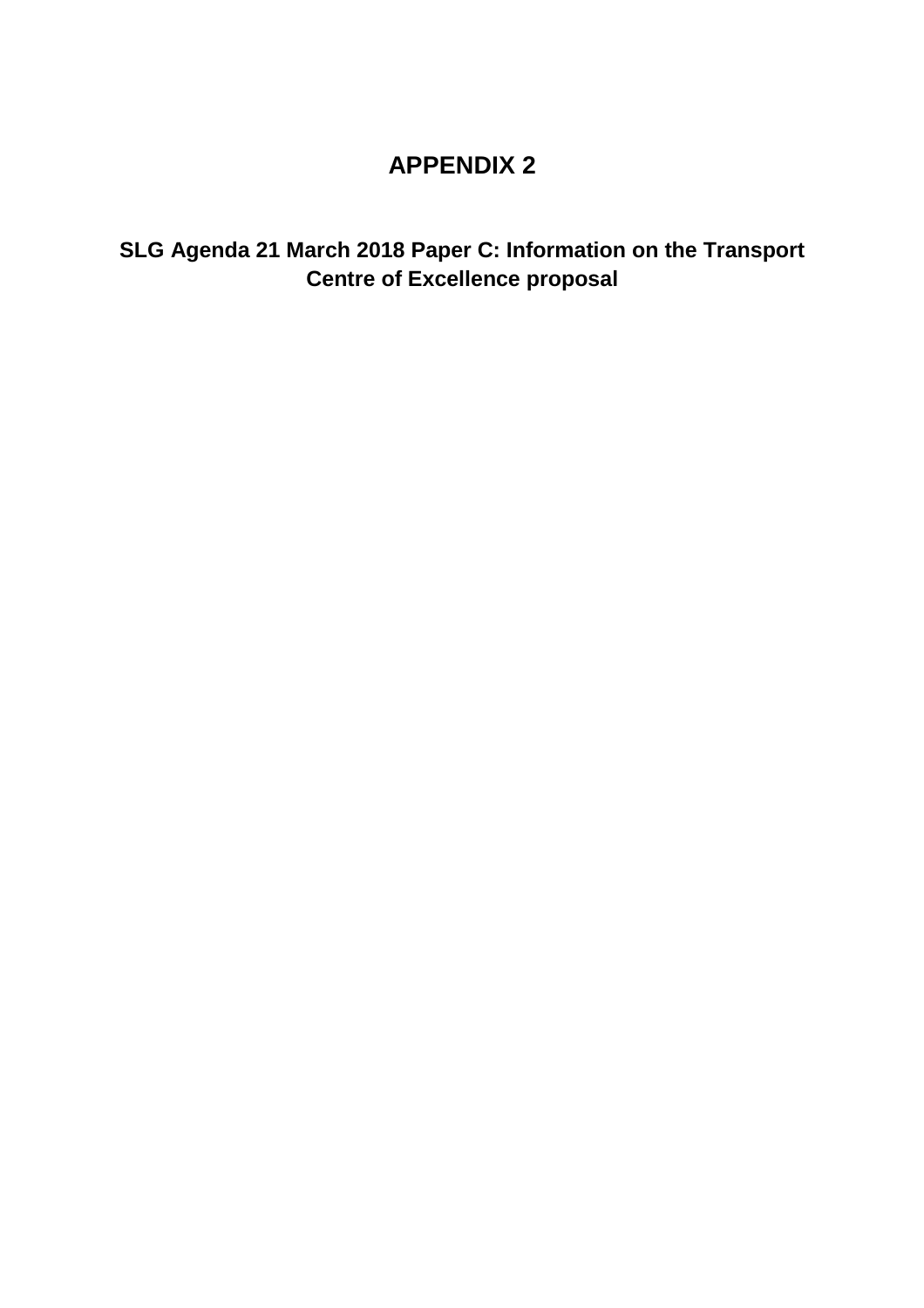## **Attachment 3: Information on the Transport Centre of Excellence proposal**

## 1 **Local Government Futures Transport Functional Assessment**

In November 2014, the LGF project was formed by the local government councils who are part of the Bay of Plenty triennial forum. The LGF project explored options for improving local government efficiency and effectiveness and involved work streams examining the communities of interest, democracy and leadership across the region, as well as functional assessments for transportation and water and waste water.

This transportation functional assessment was undertaken by Rationale Ltd and it prepared an indicative business case. It concluded that:

"*the wider Bay of Plenty councils and NZTA are collaborating well in defined areas such as growth planning, land use and transport integration and freight logistics. There is not a not a sole driver that is suggesting change, but a growing accumulation of elements stemming from the pressure to improve the effectiveness of transportation investments*" (page 2, Bay of Plenty Local Government Futures, Transportation Functional Assessment Indicative Business Case, August 2016).

The indicative business case ranked the Regional Transport Centre of Excellence (TCE) option highest. It recommended that this work be progressed to a detailed business case by local government authorities and NZTA.

It did not consider the need to integrate land use planning and transport planning decisions as occurs in the Western Bay of Plenty.

## 2 **Business Case Options**

The options shortlisted for evaluation in the business case traversed all aspects of the transport function and should be considered as a continuum (see [Figure 1\)](#page-18-0).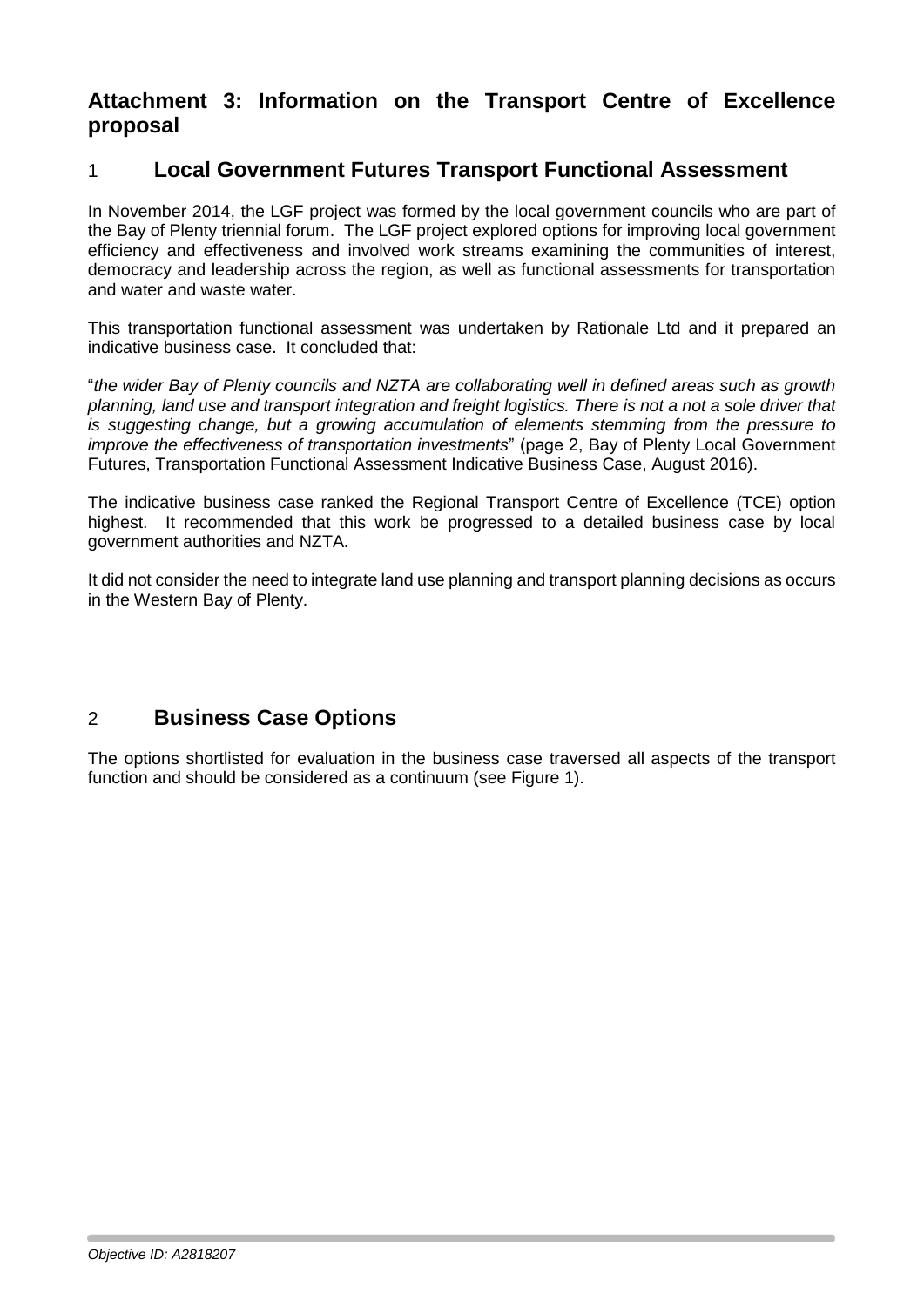**SCOPE (FUNCTION)** Low Status quo **Formal forum** Level of ambition/risk Transport<br>Centre of<br>Excellence **SERVICE** SOLUTION (FORM) **Combined**<br>Business Unit One Agency /<br>CCO High Low Likely ability to deliver regional benefits

<span id="page-18-0"></span>**Figure 1: Indicative Scope and Service Solution of Proposed Shortlist Options (Source: Rationale)**

The scope of each option is shown in [Figure 2.](#page-18-1)



<span id="page-18-1"></span>An explanation of each functional element is explained in at the end of this [Definition of Scope](#page-20-0)  **[Options](#page-20-0)**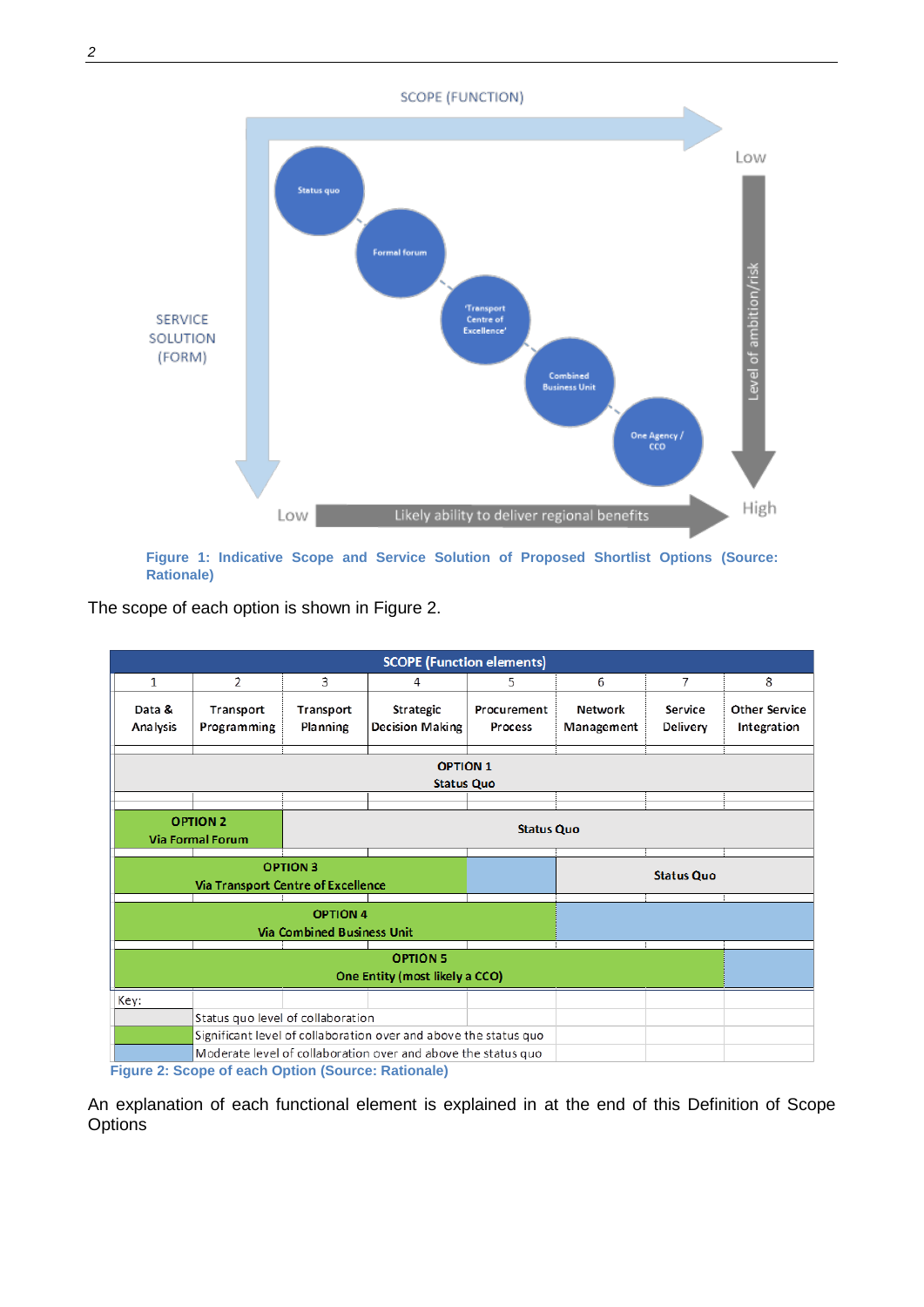## 3 **What is a Transport Centre of Excellence?**

Mandated by a memorandum of understanding, a TCE captures the data collection, data analysis, transport programming, transport planning, strategic decision making and selective procurement processes. It is proposed to be a regional entity given the transport planning and strategic decisionmaking functions.

It should be noted that:

- the 'data & analysis' and 'transport programming' components are primarily road controlling authority ones and could be delivered collaboratively irrespective of the establishment of a TCE;
- the western Bay sub-region is currently collaboratively delivering a number of 'transport planning' components such as growth planning (SmartGrowth), business cases (Western Bay of Plenty Public Transport Blueprint and Tauranga Programme Business Case) and transport modelling; and
- some aspects of the 'strategic decision-making' component are legislatively mandated as a regional council function and can not be delivered through a sub-regional TCE (e.g. Regional Land Transport Plan).

This report indicated the main benefits of a TCE as:

- improved investment stories from information sharing and joint data analysis/benchmarking, with dedicated specialist resources allocated across the functions of the Centre;
- potential improvements to human resources with specialised training and development opportunities;
- reduced procurement costs in data collection and analysis as a result of joint procurement approach;
- opportunity to align activity management plans, business cases and data capture;
- improved sharing of information around collective problem solving, business and residential community engagement and land use-transport planning approaches; and
- relatively easy to implement and flexible to scaling up if successful.

 $\bullet$ 

*3*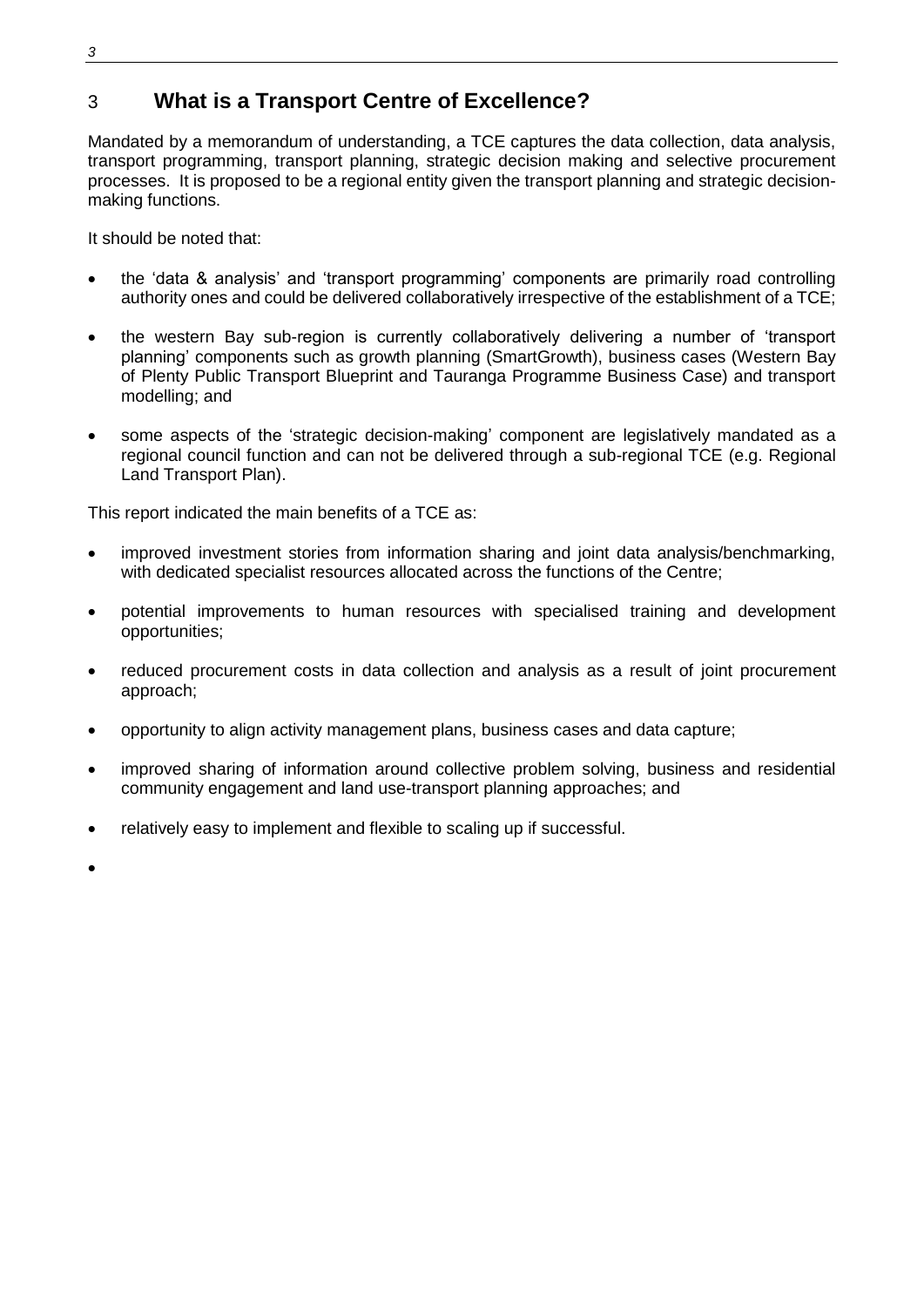## <span id="page-20-0"></span>4 **Definition of Scope Options**

| <b>Scope Options</b>                                                                                                                | <b>Possible Coverage/Definition</b>                                                                                                                                                                                                                                                                                                                                                                                                                                                                               |
|-------------------------------------------------------------------------------------------------------------------------------------|-------------------------------------------------------------------------------------------------------------------------------------------------------------------------------------------------------------------------------------------------------------------------------------------------------------------------------------------------------------------------------------------------------------------------------------------------------------------------------------------------------------------|
| <b>Status Quo</b>                                                                                                                   | All functions continued as at present with existing levels of<br>collaboration. Collaboration under the status quo includes sub-<br>regional initiatives (e.g. SmartGrowth; HO/TLA joint localised<br>planning and operational arrangements, WBoPDC/NZTA shared<br>Westlink contract) through to regional activities (e.g. RAG<br>practitioners group; RTC coordination of RLTP).                                                                                                                                 |
| Data & Analysis<br>ONRC (reporting),<br><b>Activity Management</b><br>Plans, Long Term Plan                                         | Regional standardisation of data specifications, systems, quality,<br>collection, storage, processing and analysis. Achieving standardised<br>evidence-base; procurement efficiencies; expertise in analysis;<br>regional consistency in data use, alignment of ONRC reporting.                                                                                                                                                                                                                                   |
| <b>Transport Programming</b><br>Renewals, Maintenance<br>& Operations (M&O),<br><b>Business Cases</b>                               | Coordinated approach to development of renewals and M&O<br>programming, involving aligned levels of service, maintenance<br>intervention strategies and risk profiles; common evidence base and<br>shared preparation of investment cases; peer reviews. etc.<br>Achieve consistent one network ONRC approach to service delivery<br>and customer outcomes, and improve planning and strategy<br>development;                                                                                                     |
| <b>Transport Planning</b><br>Strategic, Growth, Level<br>of Service (LOS),<br><b>Business Cases, Traffic</b><br>Modelling, Customer | Joint approach to transport planning to ensure maximum regional<br>effectiveness on strategic issues (other than those required by the<br>RLTP) and taking into account amenity / place making aspects.<br>Achieve integrated regional approach to provide stronger 'common<br>voice' to Central government interaction and reduce duplication of<br>efforts.<br>Establish consistent processes to turn strategic priorities agreed<br>with key stakeholders into operational and planning decisions.             |
| <b>Strategic Decision</b><br><b>Making</b><br>30-year Infrastructure,<br><b>RLTP</b>                                                | Identifying long-term service and network requirements, planning<br>areas of growth and development and consequent infrastructure<br>requirements, identifying and budgeting funding requirements. This<br>includes inputs into regional strategies, LTPs, and 30-year<br>infrastructure strategies, and development of RLTP.                                                                                                                                                                                     |
| <b>Procurement Process</b><br>Tendering, Specifications,<br>Alignment, Size,<br>Duration.                                           | Coordination of procurement timing to remove peaks and troughs by<br>separating contract renewal dates. Allowing contractors to know<br>what contracts have been awarded prior to tendering for others<br>Develop common contract form, contract documents and/or<br>specifications to remove variability allow consistent interpretation by<br>industry. Thus reducing tendering cost/workload.<br>Common approach to encouraging competitive regional supply<br>market, e.g. minimum sub-contractor provisions. |
| <b>Network Management</b>                                                                                                           | Joint Network Operating Plans to ensure network efficiencies and<br>route optimisation especially for key urban centres and peri-urban<br>area, with a One Network approach and consideration of multi-<br>modal options.                                                                                                                                                                                                                                                                                         |
| <b>Service Delivery</b><br>(Bundling)                                                                                               | Potential aggregation of smaller contracts to achieve scale and be<br>more attractive to contractors (enabling them to invest in greater<br>skills and resources).                                                                                                                                                                                                                                                                                                                                                |